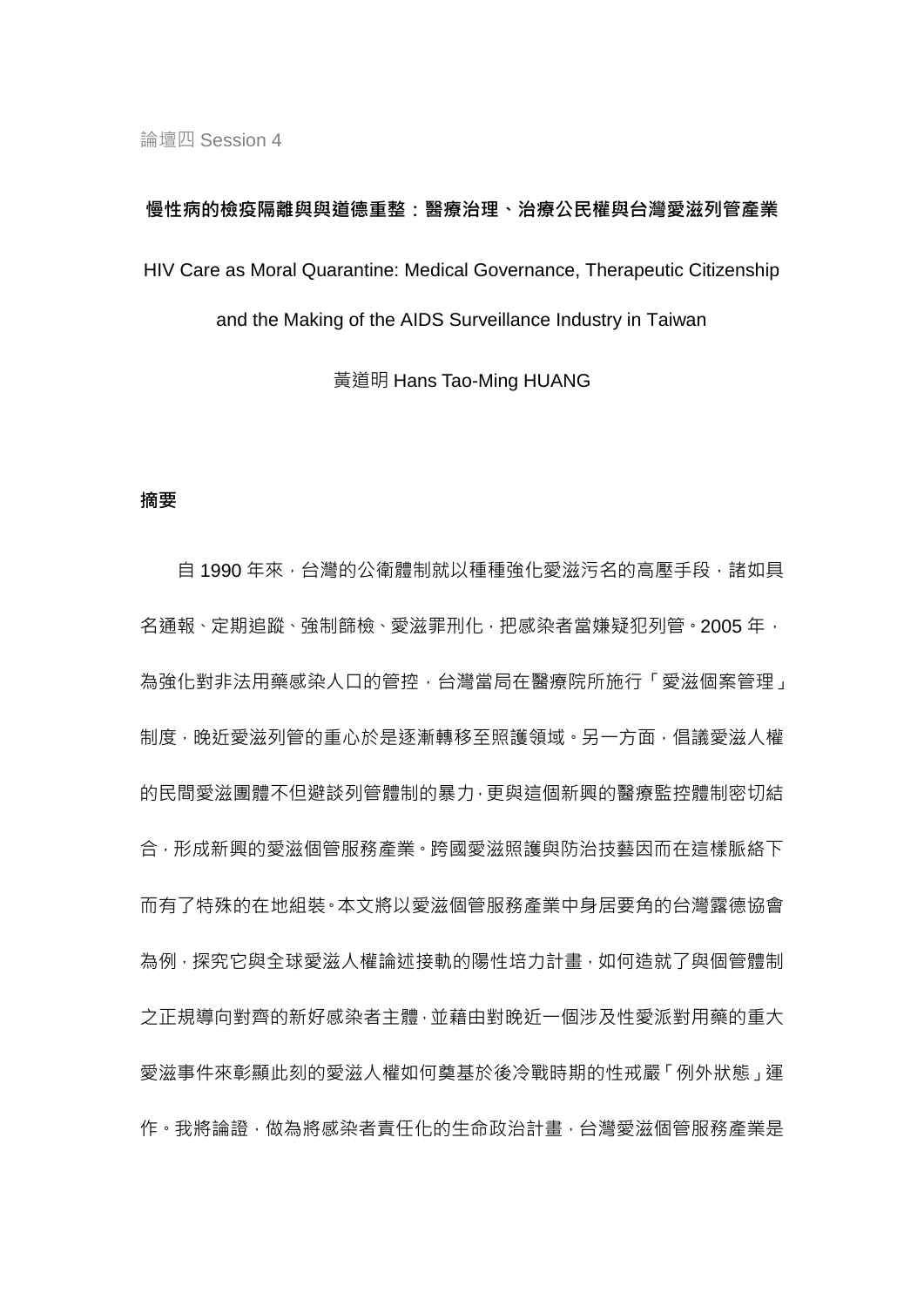個有門禁管制的溫馨社群,它將道德不馴的感染者(感染者間的用藥與無套性交) 排除於外。我的分析將關注環繞於性和用藥的污名,揭示愛滋列管體制的新道德 威權如何以自我淨化的溫馨關懷進行治療支配,同時也詰問現下先行排除愉悅的 愛滋人權格局。

#### **Abstract**

One defining character of HIV care in Taiwan is that it's built as an integral part of the punitive regime of HIV control, a regime buttressed by stigmatizing public health measures such as name-based reporting, quarterly tracking, mandatory testing, and above all, criminalization of HIV transmission. Within this context, transnational technologies of care and prevention have come to be assembled in specific ways. Notably, a new apparatus of the hospital-based HIV case management program was installed in 2005 as the state's attempt to tighten its control over the drug-using HIV population. With its increasing link to the burgeoning local AIDS service industry, the apparatus has emerged as the pivot of HIV governance of late. In this paper, I take this AIDS case management industry to task. Focusing on Taiwan Lourdes Association, a key player in the industry, and its empowerment program for people with HIV, I show how the new positive identity it fosters comes to align with the state's biopolitical project of responsibilisation. I then use a high-profile case of HIV criminalization involving gay sex parties and 'poz-poz sex' to demonstrate how the industry operates as a gated community that sequesters bad, viral sex. By attending to the violence of the therapeutic apparatus and in particular the neoliberal yet self-purifying culture of compassion it enacts, I hope to elucidate the liminal politics of shame that forms a halo around progression of HIV rights in Taiwan today.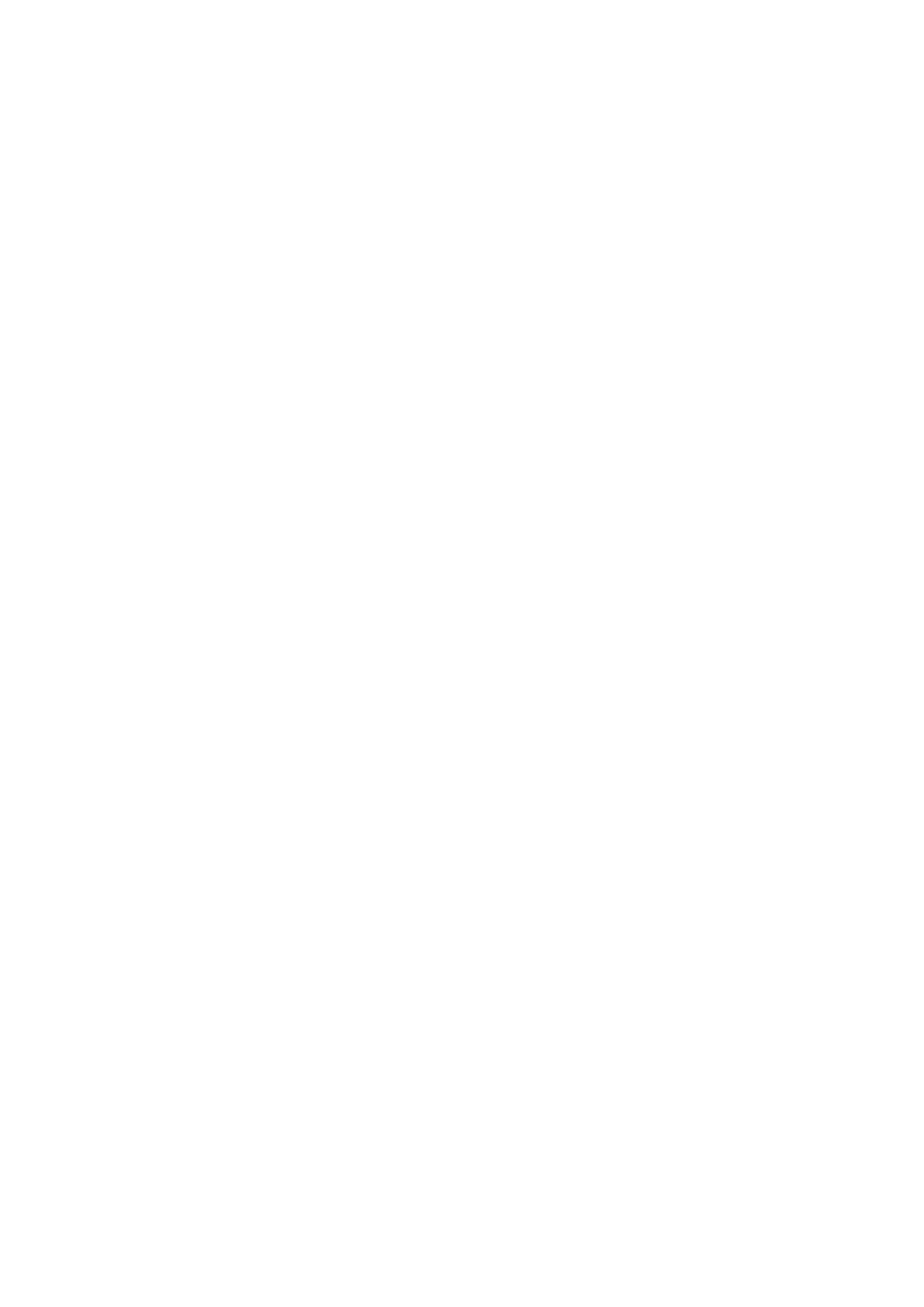# **HIV Care as Moral Quarantine: Medical Governance, Therapeutic Citizenship**

**and the Making of the AIDS Surveillance Industry in Taiwan**

Hans Tao-Ming HUANG

\*Work in Progress. Please do not circulate without author's permission\*

# **The AIDS Budget Crisis**

-

In April 2014, Taiwan's Center for Disease Control (CDC) announced a draft bill to amend the HIV Control and Patients' Rights Protection Act (hereafter 'HIV Control Act'), the regulative basis of the country's HIV policy. While the ban on HIV-related border restrictions will finally be lifted, there is also a fundamental change to HIV care and treatment, a provision which has been free since 1989. Under the new plan, free HIV care will only be available for a period a two-year from diagnosis date of HIV infection, during which 'the patient's medical condition is expected to be stabilized'. After that, the patient will move onto a new treatment regime of 'maintenance', under which copayment through the National Health Insurance Program will be implemented under the category of chronic illness. (CDC, 2014)

This move of making HIV patients pay, branded by the government as 'normalizing HIV', is the initial outcome of the so-called 'AIDS budget crisis' in 2011, a crisis which triggered Taiwan's first treatment-based activism in the post-HAART (Highly Active Antiretroviral Treatment) era.<sup>1</sup> Over the years, the source of treatment expenditure for persons infected with HIV has moved back and forth between a special CDC budget (intended mainly for disease

<sup>&</sup>lt;sup>1</sup> See Huang (2012a) for an account of pre-HAART Activism in 1990s Taiwan.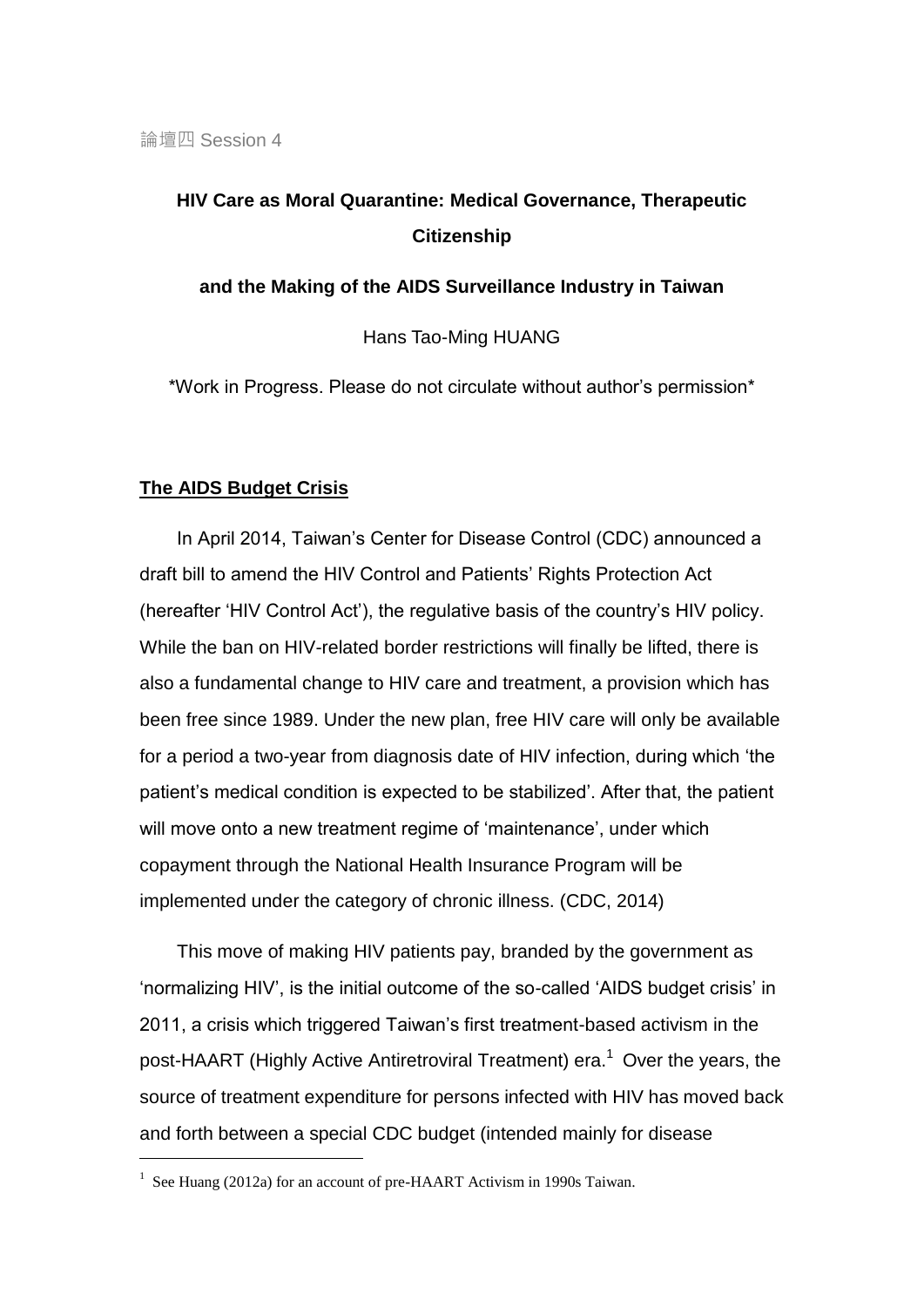prevention and subject to parliament approval) and the National Health Insurance (between 1998 and 2005, under the category of 'catastrophic illness', which is exempted from copayment). $<sup>2</sup>$  Due to the worsening of the</sup> state budget deficit in recent years, the CDC broke the news in 2011 that it was planning to introduce a copayment scheme, a special fiscal measure *analogous to* (rather than through) the NHS system. Angry at the abrupt policy turn and the government's lack of engagement with the AIDS service sector and HIV patients, several key NGOs, including a newly setup group of HIV positive gay men called 'Positive Alliance', got together to form a coalition called 'Taiwan AIDS Action'. The coalition was quick to attack the beguiling principle of 'fairness' that the CDC upheld, underscoring the fact that HIV patients, unlike other patients with chronic illness, are subject to life-time state surveillance. Even if HIV patients had to pay for their medical expenses, the coalition questioned, why should they be excluded from the NHS and pay extra? Framing the AIDS budget deficiency as a crisis of national security, the coalition called on the government to increase funding for prevention and treatment by adopting, like China, a comprehensive, top-down state response from the highest level of the administration, that is, the Presidential Office. Meanwhile, the coalition urged HIV patients – hitherto absent from interventions in HIV policy – to get involved in the campaign and speak for themselves. To this end, three sessions of public forums were held in different regions of the island, with the mood dominated by frontline workers' worries about the negative impacts the new policy might have on patient care,

<sup>&</sup>lt;sup>2</sup> Taiwan's National Health Insurance program was implemented in 1997. With the introduction of the global cap system in 2000, private hospitals appointed by the CDC to run HIV clinics began to feel the strain of the costly HIV medicine. After the successful lobby by Taiwan Medical Association, which contended that HIV treatment is key to public health control and therefore paid for by the administration, the parliament amended the HIV Control Act to allocate the expenditure to the CDC's budget in 2005.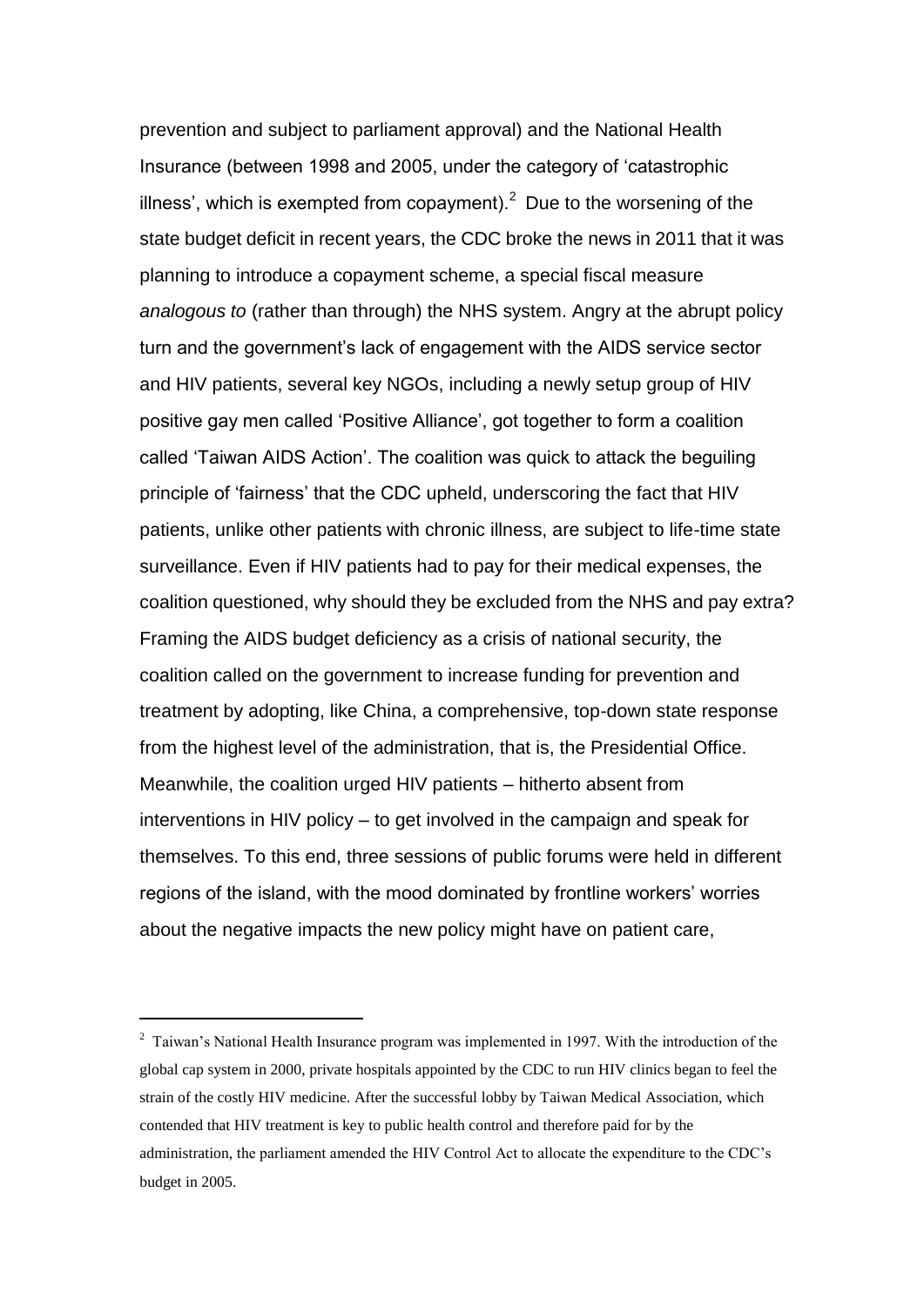especially for the underprivileged. $3$  In response to this NGO agitation, the CDC subsequently held a public hearing that was attended by the country's leading HIV experts in the medical establishment. Professor Chen Yimin, a US trained epidemiologist who had been key to CDC's policy-making, contended that a sustainable HIV care ought to be grounded in the domain of the NHS, suggesting the government to treat HIV care like liver care in NHS, which makes a distinction between acute infection (expenses fully covered by the NHS) and chronic condition (where copayment applies). The draft bill's two-phrase plan appears to follow his recommendation. (CNA News, 2012)

 The AIDS budget crisis provokes some key questions around the biopolitics of HIV/AIDS in Taiwan today. At stake here is a particular regulatory context of active state surveillance that any meaningful claim to HIV rights ahas to contend with. For one thing, under the provisions of the HIV Control Act, treatment is also imposed an obligation. Other strident public health measures stipulated by the Act include named-based case reporting within 24 hours to health authorities (an administrative measure for highly contagious communicable diseases), tracking and contact tracing by local public health bureaus on quarterly basis, border restrictions, mandatory HIV testing of high risk groups, forced quarantine (removed in 2007), and, above all, the criminalisation of HIV non-disclosure, exposure and transmission. These harsh measures of public health control together constitute a punitive regime of name-based state surveillance under which people with HIV are permitted to organize their life. Ironically, just as the mandate of the human rights protection was added to the revamped Act in 2007, a gesture said to align with UNAIDS's international guidelines, the regime of state surveillance underwent a profound

<sup>&</sup>lt;sup>3</sup> For the coalition's statement and news coverage of the NGO response to the budget crisis, see <http://aidsactions.blogspot.tw/>。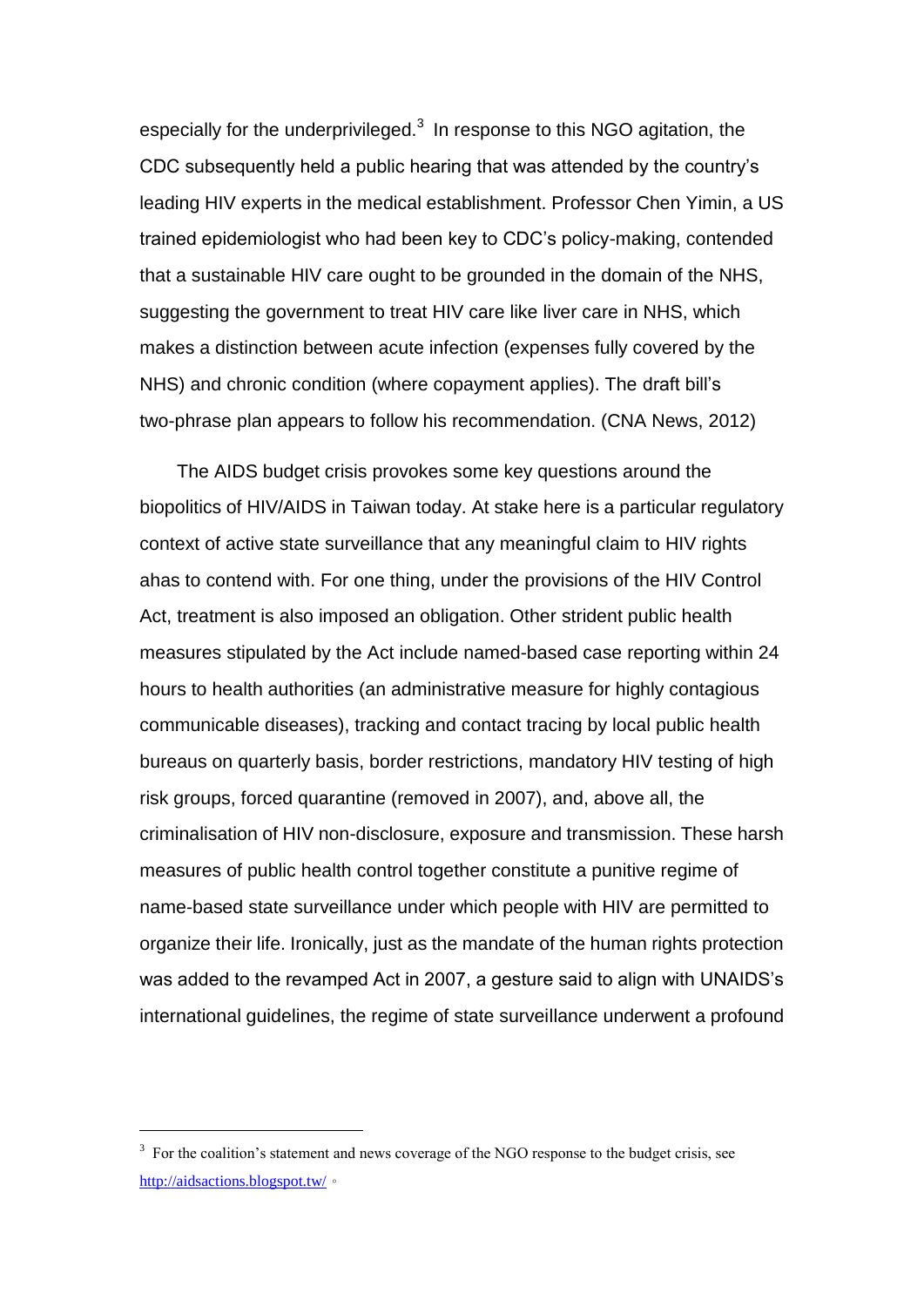transformation.<sup>4</sup> In response to a perceived public health crisis around illicit drug use in the mid-2000, the CDC introduced a hospital-based HIV case management (HCM) program. Integrating positive prevention into HIV care, the program offers support, counselling and health advice services to cultivate self-care, with particular emphases on risk reduction and medical compliance.<sup>5</sup> Crucially, while enrolment to the program requires patient consent (the 'respect' for the subject hence greatly enhances the legitimacy of the program), the case manager is, unbeknownst to many, obliged under the 2007 revamped Act to submit updated patient information and treatment progress to the CDC. To date, around 40% of the HIV population is managed under the program as its scale continues to expand.<sup>6</sup> Curiously, while AIDS NGOs have been involved in the building of the program over the past few years, there currently exists no patient information about this new form of medical surveillance.

 This context of HIV control and surveillance poses serious questions about Taiwan AIDS Action's campaign. To begin with, what does treatment right mean in a therapeutic milieu where medical surveillance looms large? Further, what does it mean to demand maximal state intervention, when the Taiwanese version of 'treatment as prevention', under the overriding imperative of 'positive-as-crime prevention', has been well established and, indeed, intensified in recent years?<sup>7</sup> How does one make sense of the NGOs' acquiescence to the violence of state surveillance as they continue to speak in the name of people living with HIV? Finally, what sort of biomedical

<sup>4</sup> Lo (2010) has used a civil society-based approach to write a legal history of the HIV control Act. I challenge this kind of liberal approach in this essay.

<sup>&</sup>lt;sup>5</sup> Instead of 'adherence', I use 'compliance' to underscore the abiding paternalistic authority of medicine in the Taiwanese context. On medical compliance, see (Race 2009); (Mykhalovskiy *et al.*  2004).

<sup>6</sup> See '2014 Hospital Based HIV Case Management Program'.

<sup>7</sup> A 2004 study of Taiwan (Fang *at al*. 2004) has been frequently cited by recent research on 'treatment as prevention' to show its efficacy. I thank Cindy Patton for this reference.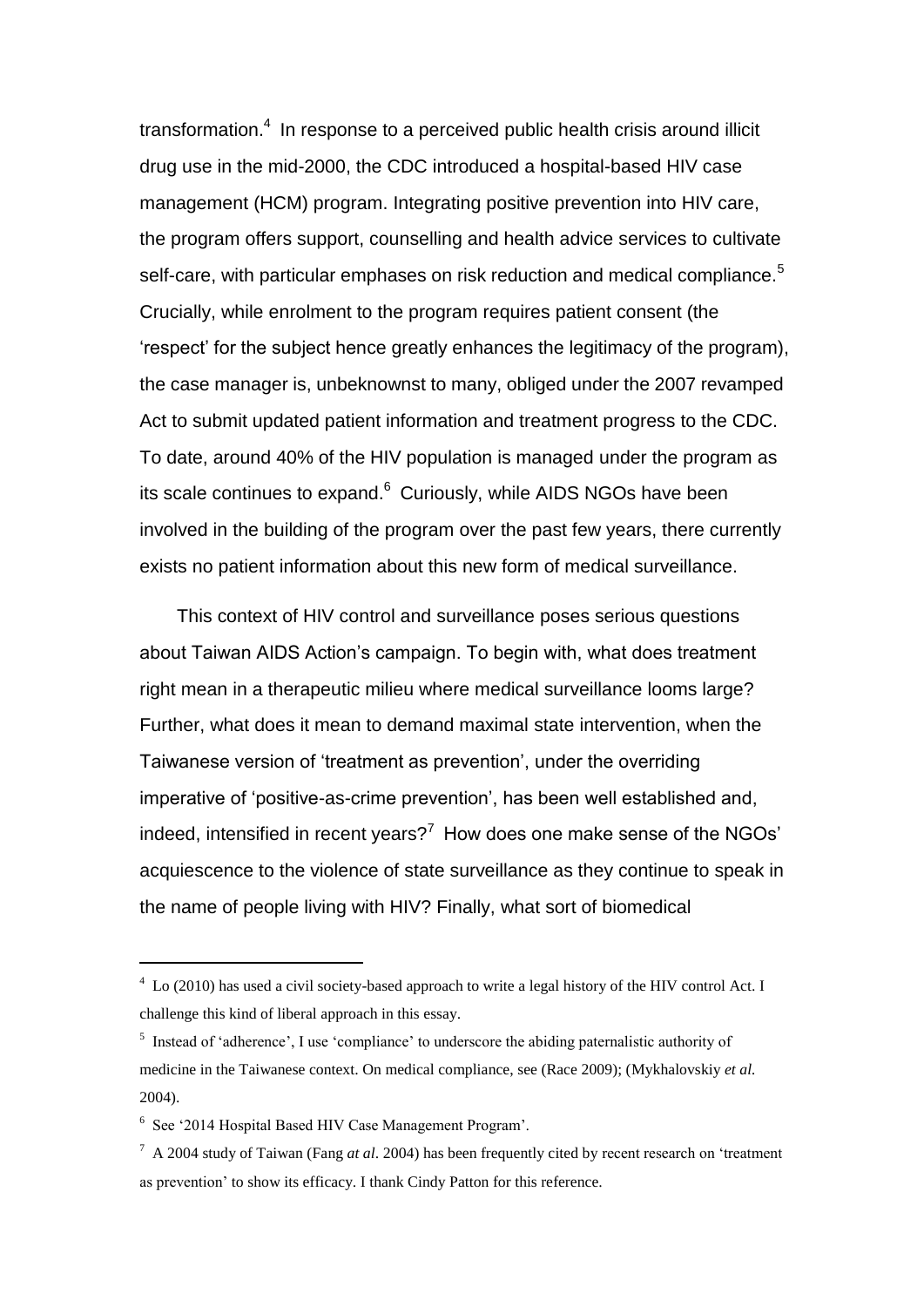individualism does this name-based HIV surveillance engender and how is the culture of gay sex enacted through Taiwan's AIDS exceptionalism?

Tackling these questions, this essay seeks to advance a genealogical critique of the biopolitical present as HIV control in Taiwan comes to be increasingly biomedicalised. Situating the surveillant regime and its ontological transformation within a context pertaining to the problematisation of drug use since the mid-2000s, I demonstrate, with a particular focus on HIV positive gay men, how the apparatus of hospital-based HCM operates as a diffuse form of medical policing in the state production of moral citizenship. Further, by marking out the NGO sector's alignment with the medical apparatus, I point to the emergence of what I term the 'AIDS Surveillance industry' and explicate its role in the intensification of HIV control of late.

My aim is two folds. Firstly, I intend to examine the relationship between HIV control and moral sovereignty. In his ground-breaking book *Pleasure Consuming Medicine: The Queer Politics of Drugs*, Kane Race (2009) demonstrates cogently that drug-taking activities in late capitalist western societies represent an excessive conformity with the logic of consumer pleasure in the amoral market, over which the state stakes it claim as a moral arbiter. Through the exercise of what Race calls 'exemplary power', a spectacular display of disciplinary power mediated by mass media such as police raid, the state makes a bad example of drug takers via the politics of 'sending a message' to assert its moral sovereignty in the field of consumption, thereby enacting a paternalistic authoritarianism buttressed by medicine and the norm. Race's formulation of exemplary power resonate with the policing of HIV in Taiwan, as the Taiwanese state has made an example of HIV positive gay men over the last decade. Despite the country's democratisation since the lifting of martial law in 1987, militarised social control continues to operate, especially in the area of deviant sex. Indeed, moral sovereignty commands even a stronger presence in the field of drug consumption as online hook-ups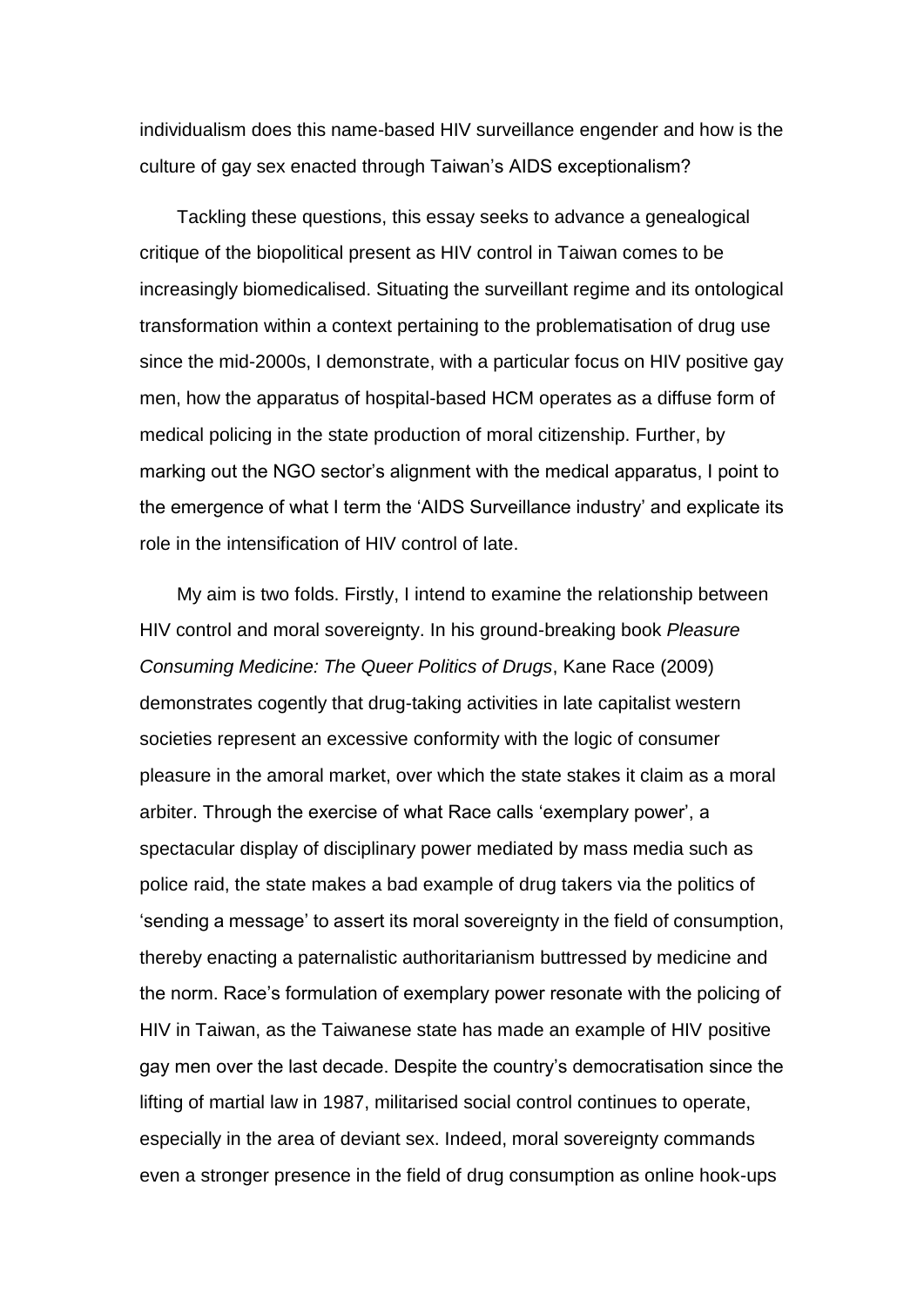and the emergent practice of 'party and play' gradually become, however stigmatized, the mainstay of gay male consumerism in present-day Taiwan. As the country transforms itself to a 'regulatory society' of governance in the neoliberal era (Ning 2012), the policing of gay sex *through* the surveillant regime of HIV control, as I will elucidate, has come to serve as a key site of social exclusion under neo-moralism.<sup>8</sup>

 Secondly, I purport to take Taiwan's AIDS industry to task, calling into question their unavowed support of the new form of medical governance that is integral to state surveillance. Although small AIDS groups and organisation began to emerge from 1992 onwards (more than 7 years after the first case of AIDS was discovered)<sup>9</sup>, it wasn't until the early 2000s that the local AIDS industry gradually came into formation, a process pertaining to the governmentalization of a developmental state formed under the Cold War structure. The mid-2000s was a particular historical juncture when transnational prevention and treatment technologies, mediated by some US-trained HIV experts and the NGOs they ran, suddenly arrived and began to take hold in Taiwan. The introduction of the system of hospital-based HCM, itself an assemblage of care and prevention, is a case in point. Significantly, as the apparatus of hospital-based HCM gradually turns into a new hub of HIV governance, Taiwan Lourdes Association, the community-based organization spearheading Taiwan AIDS Action, began to develop a new positive empowerment program that gave rise to 'Positive Alliance', the only HIV-identity based group in the coliation. I track the governmentality that Lourdes expounds to show its production of a compliant HIV subject-hood, a therapeutic citizenship that exemplifies the virtue of neo-moralism.

In what follows, I begin by showing how the apparatus of hospital-based HIV case management came to be installed as a rapid response to the

<sup>8</sup> On neo-moralism, see Ning (2013).

<sup>&</sup>lt;sup>9</sup> On the history of early AIDS organizing in Taiwan, see Huang (2012a).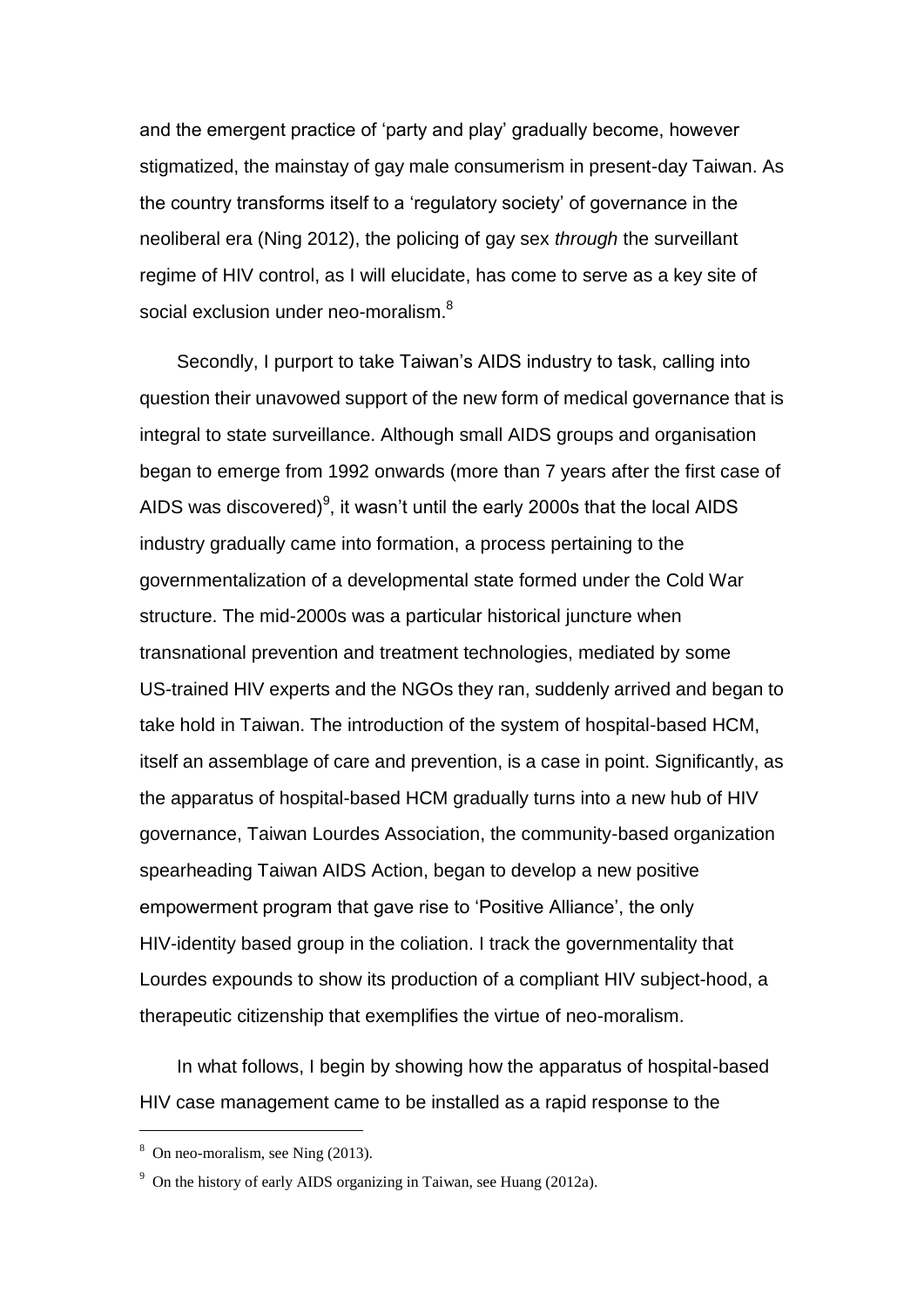emergent subculture of gay sex party and the sharp rise of HIV prevalence among the hitherto neglected injection drugs user (IDU) population. Questioning the operations of the apparatus on ethical grounds and its deployment of 'harm reduction', I then proceed to juxtapose the exemplarity of Positive Alliance with a recent high-profile criminal case involving unprotected sex between drug-using gay men on the HIV registry to show how the biomedical management of HIV converges with criminal justice to discipline and punish those retained in care, that is, the suspects deemed in need of moral rehabilitation.

# **The Drug-Induced Public Health Crisis in the Mid 2000s**

**On the early morning of January 17, 2004, undercover police raided a residential apartment in Taipei, where a 'Home Party', the local term for gay sex party, had taken place.**<sup>10</sup> **92 gay men were arrested on the premises and the press and the broadcast media, upon answering the police's call, arrived immediately and were allowed into the 'crime scene' under investigation. What ensued was the unprecedented mass hysteria in Taiwan's history of AIDS. Occurring just a few days from the lunar Chinese New Year, a festive season of family gathering, the raid was broadcast through cable news channels for more than three weeks, with scenes of the promiscuous ruins depicting shamed-faced, half-naked young men being subjugated by masked policemen. Three days after the raid, with the release of mandatory HIV testing result came another wave of moral panic: 28 were found positive, including** 14 already on the HIV registry. **After a closed-door meeting with AIDS NGO representatives and HIV experts, the CDC decided to hand over the 28 gay men with HIV to the** 

**<sup>10</sup> The underground gay rave club culture took off in Taiwan around the late 1990s when ecstasy was introduced. Due to frequent police raids of club venues, gay clubbing went further underground and the new subculture of 'home party' was formed (Hung 2007). See (Chang 2010) for a very fine analysis of contemporary Taiwanese literary representation of 'home party'.**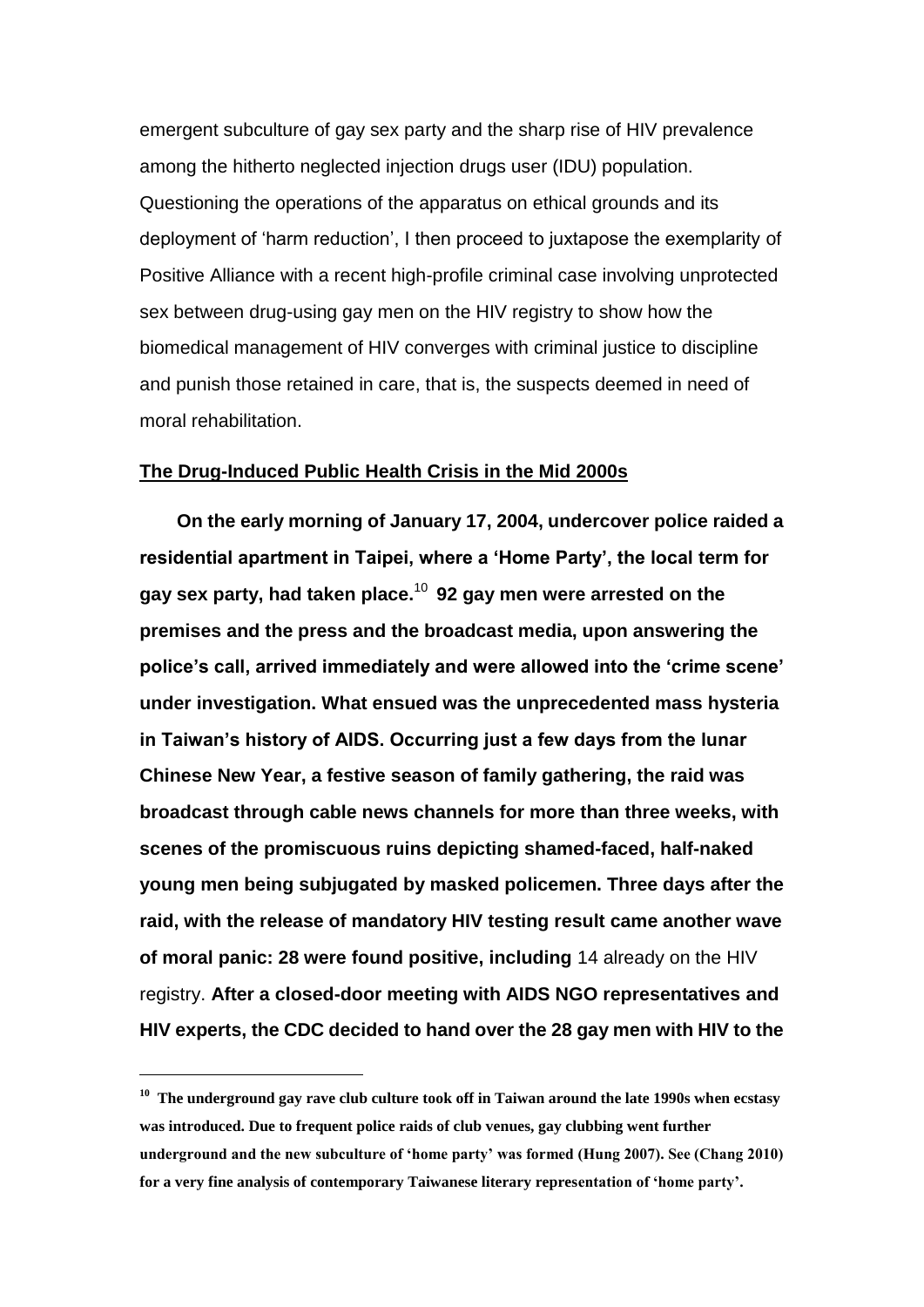**prosecution. Although months later the charges of HIV transmission for these men were dropped due to insufficient evidence, the intensification of sexual stigma had regrettably led one gay man to commit suicide. Still, the prosecution service took the trouble to state (obviously not wanting to send out the wrong message) that dropping the charges did not mean that Home Party was tolerated, adding that 'gay people should not have a twisted understanding of the Law' (FTV 2004).**

 **In actual fact, it was the state who twisted the law. The CDC took the initiative to check their test result list against the police's record, thereby infringing the mandate of privacy protection that was stipulated in the HIV Control Act at the time. Further, the 14 persons discovered to be positive should have never been handed over to the prosecution, because not knowing one's serostatus fell and continues to fall outside the remit of the Act. Crucially,** the event, which came to be known as the 'Nong-an Home Party Incidence', set a key precedent: the CDC's unlawful intervention later came to be justified in the name of 'prevention needs', an exceptional measure normalised and regularised through the 2007 revamp of the Act.<sup>11</sup> In other words, people on the HIV registry in Taiwan live permanently in a state of (sexual) emergency in the post martial law era. Significantly, a new category called 'illicit drug users involved in group sex' came to replace the old category of 'homosexuals' in the revised mandatory testing list in 2007. This means that if you are a good homosexual these days, you can be exempted from the violence of the state checking up on you, but a new category of deviance – the sex/party subject – is formed. Additionally, 'home party' also becomes a generic term in the CDC's name-based reporting system: anyone arrested in sex parties and tested to be HIV negative are now

<sup>&</sup>lt;sup>11</sup> See Article 14 of the Act. This is a classic example of what Agamben (1998) calls 'the normalisation of the state of exception'.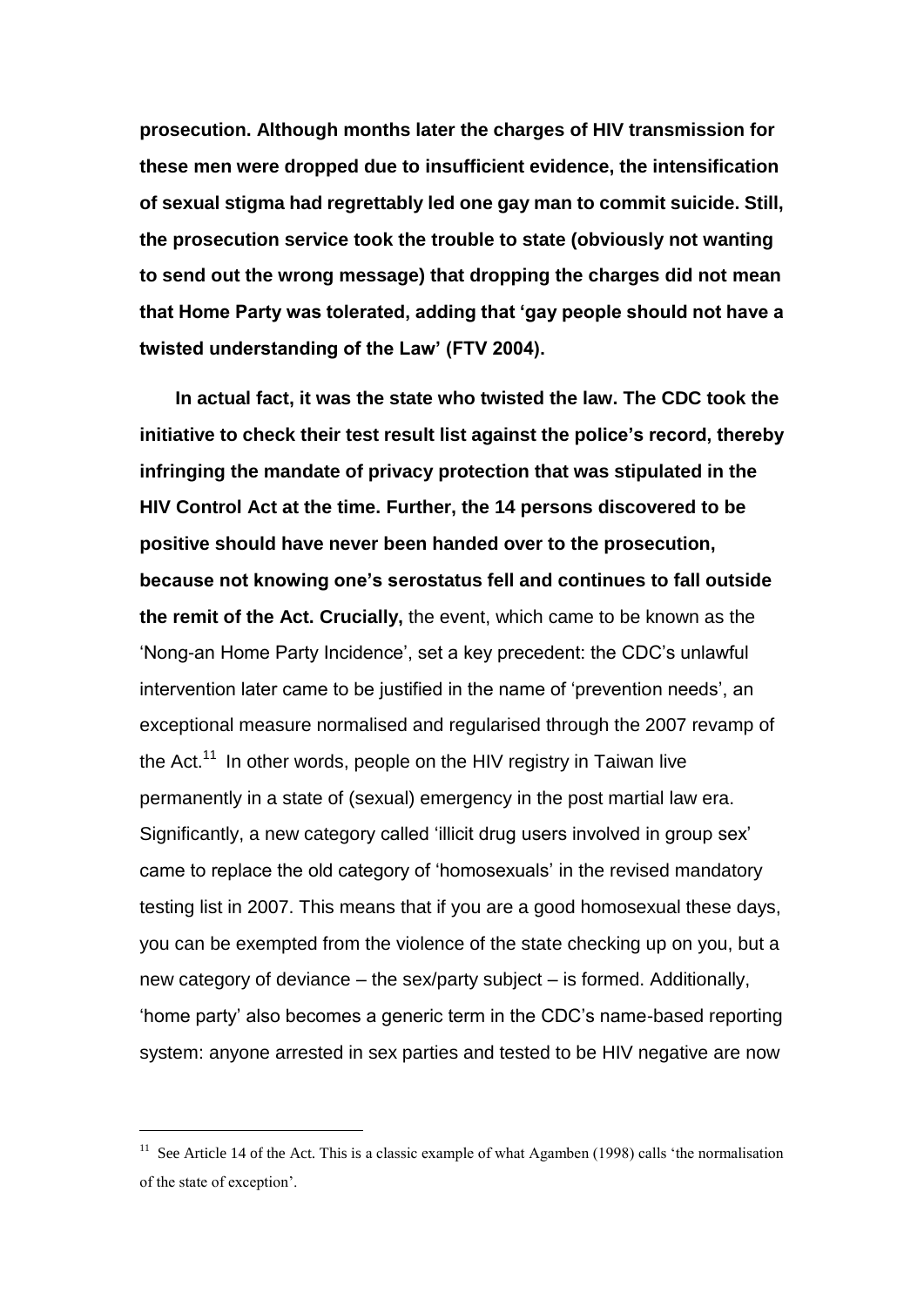subject to three-month of tracking by local public health bureaus. (Taiwan CDC 2004)

**Several months after** the 'Nong-an Home Party Incidence', **the CDC received alarming reports of the sharp rise of HIV prevalence among the injection drugs user in prions. The increase rate of 77% prompted the CDC to swiftly introduce harm reduction policy. With Australian harm reduction experts like Alex Wodak flown in to help, pilot schemes of clean needles exchange, methadone treatment, HIV screening/AIDS awareness begun to run in different areas of Taiwan from the second half of 2005, and by 2006 the harm reduction policy was officially implemented throughout the country. In his study of the harm reduction policy in Taiwan, the sociologist Chen Jiashin has shown the policy-making as an assemblage of CDC officials, HIV experts and NGO workers, arguing that the policy itself is purely a utilitarian move. (Chen 2011a; 2011b) By medicalising the IDUs as patients and by framing the deployment of harm reduction within the teleological scope of social rehabilitation, the Taiwanese government was able to strategically make a 'low-key' intervention without appearing to contradict its overall prohibitionist drug policy.**<sup>12</sup> **Crucially, one of the profound effects of harm reduction policy is the reinforcement and intensification of anti-drug preventive measures directed at the young. For example, this period saw the onset of 'HIV positive public speaking' model of abstinence-based AIDS awareness education on the campus. Enacted by NGOs like Taiwan AIDS Foundation and Harmony Home Association, this mode of education typically entails a ritualistic act of confession** 

**<sup>12</sup> What's interesting about Chen's study (2012a) is that the CDC maneuvered public opinion with its timing of the press release and then made use of the responses it elicited from civil society (demanding the government to take action) to increase their influence in cross-departmental negotiations with the police and the Department of Justice.**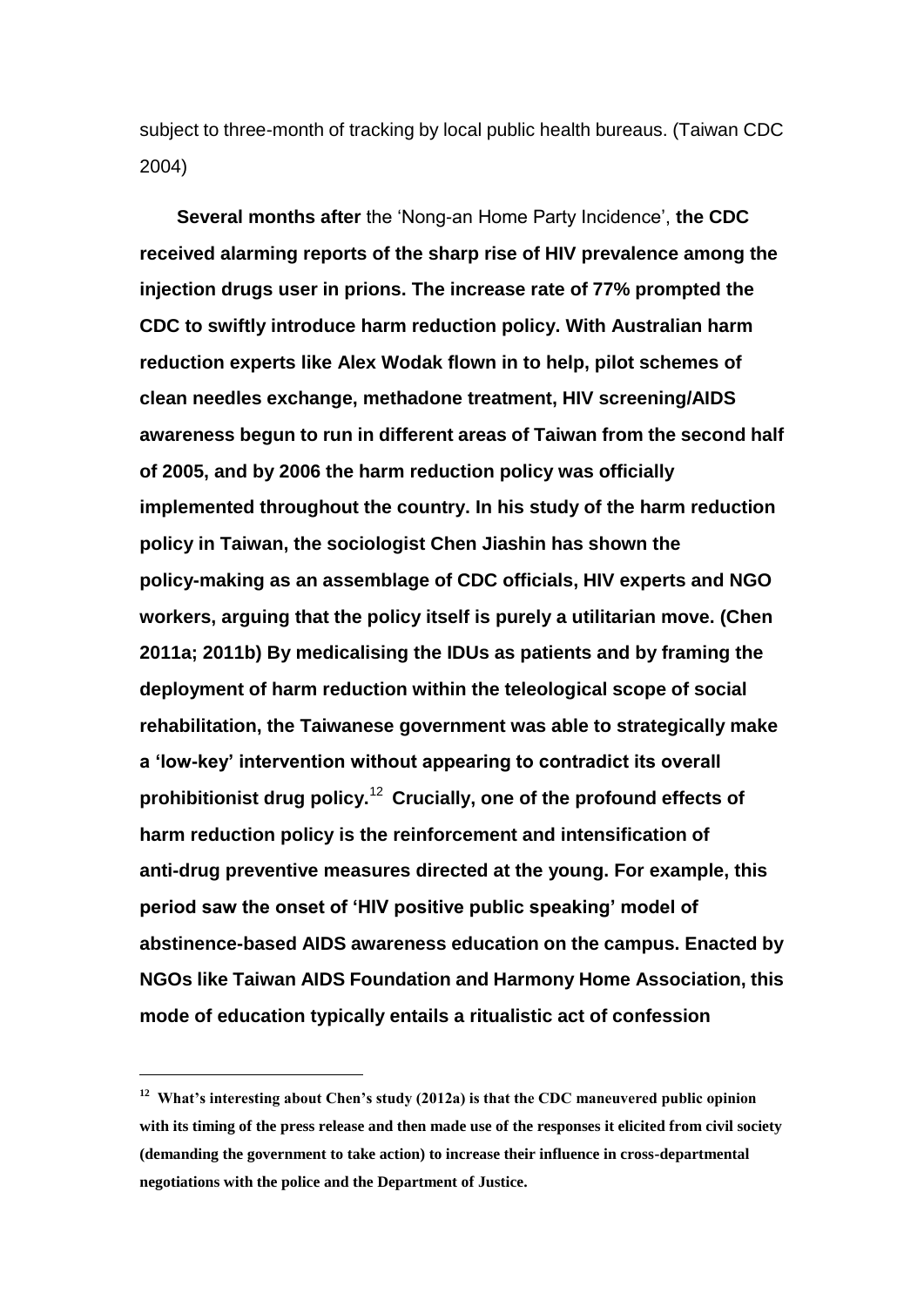**performed by an ex-addict, whose tale of redemption serves as a normative orientation for the young.**<sup>13</sup>

**It was this 'drug-induced' sense of public health crisis that led the CDC to review its means of HIV control. Longitudinal data of HIV populations was desperately needed, as the CDC came to realise. (Chen 2004a) In particularly, the efficiency of HIV case management by** local public health bureaus **was called into question: public health nurses, lacking in professional training themselves, were seen as insensitive, intrusive and generally hated (Chen 2004b). Setting out to modernise its HIV control, Taiwan CDC keenly followed the US CDC's 2003** guidelines on the integration of positive prevention into hospital-based HIV case management. Accordingly, i**n conjunction with the pilot schemes of harm reduction, the CDC introduced another pilot scheme called, tellingly enough, 'Behaviour Therapy for Individuals with HIV' in the north, central and south of Taiwan from the second half of 2005, enrolling more than 500 hundred patients. By 2007, the hospital-based HIV case management program was officially launched.** 

## **HCM as Moral Quarantine**

-

**Run by nursing experts and doctors who were to become the dominant figures in the HIV sector, the three trials lay out the key parameters for the present HCM program.** The southern trial, administered by Dr. Ko Naiying, a US trained nursing expert, established the model for the current program. In this US-based model, the case manager designs a tailor-made counselling plan based on initial clinical assessments (risk and STDs screenings), tracking every three months to monitor the patient's behaviour modification. Where necessary, the manager makes referrals to related NGOs for drug rehab or methadone clinics. (Ko 2006) The northern

<sup>&</sup>lt;sup>13</sup> On the critique of this mode of operation, see (Huang 2012b).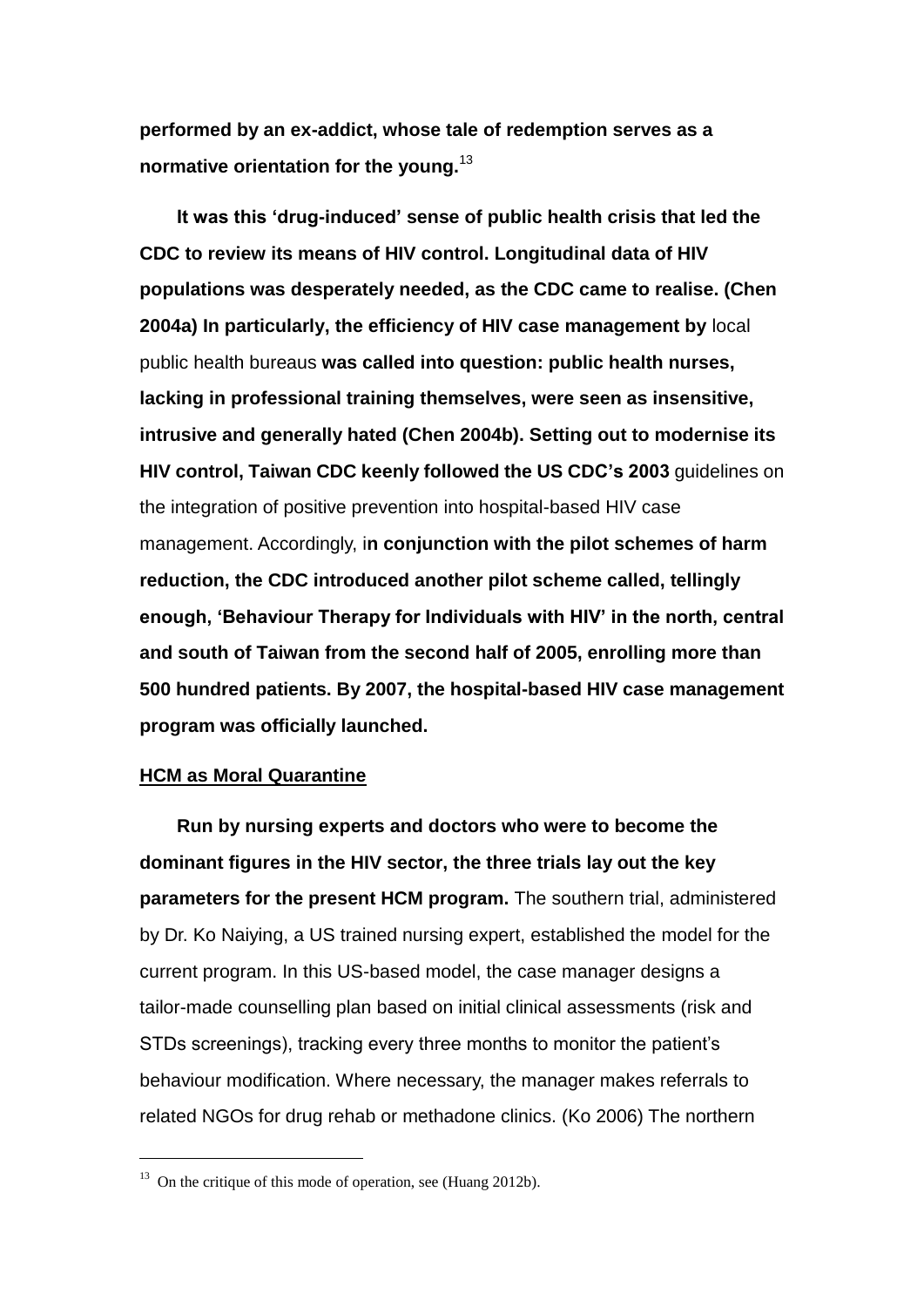trial, run by another nursing expert Zhuang Ping, placed emphasis on softly-softly approach to counselling. Seeing building good relations with the client as conducive to enhancing overall medical compliance, Zhuang accentuated the importance of building a continuum of care starting from anonymous Voluntary Testing counselling. Crucially, as Zhuang makes clear, the heart-to-heart approach to HIV counselling requires further specifications of social differences between individual patients and subcultural practices, which posed a new challenge for HIV control in Taiwan at the time.<sup>14</sup> (Zhuang 2006) In contrast to these 'positive' interventions based on benevolent care, the central trial had a harder edge to it. The administrator Dr Wang Renxian employed STDs testing as a device to verify the patient's reliability, also involving a team of psychiatrists to rectify those he considered 'deviant'. Wang recommended that for the purpose of long-term tracking, mandatory registration was necessary for those enrolled in the state-funded program. He also suggested that punishment be introduced as a coordinated plan for disciplinary purposes. These recommendations were all adopted by the CDC.

Significantly, half way through the pilot scheme, the CDC, already seeing the benefits of this new style of management, came up with a draft bill to amend the HIV Control Act in order to speed up the process of data gathering. Up till that point in time, all the CDC could obtain, under the Communicable Disease Act, was the patient data from the previous quarter, containing basic information like CD4 counts and viral load. The new management program, by contrast, was able to yield the information of a biographical individual (altitude, values, habits and lifestyles, and a timeline of behaviour modifications, etc..) Crucially, having dealt with the state of emergency set off by SARS (*Severe acute respiratory syndrome)* during 2002-2003, the CDC also became aware

 $14$  In this regard, NGOs experiences and knowledge prove to be invaluable for medical surveillance. Indeed the training program of hospital-based HIV case managers routinely includes talks or lectures given by NGOs workers.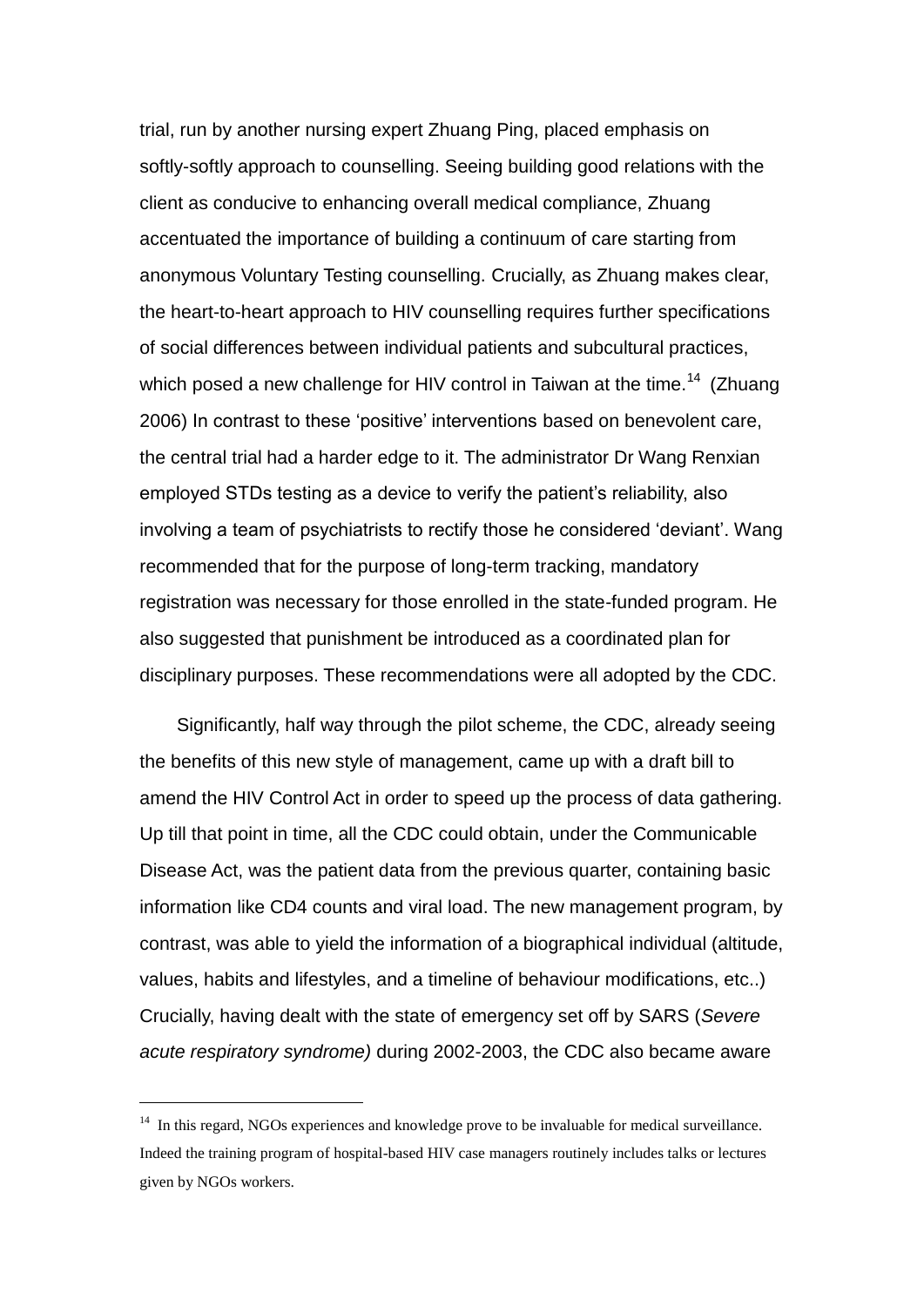of the limitations of the Communicable Disease Act. So when the amendment of the Communicable Disease Act was passed by parliament in Jan 2004, it ushered in a post-SARS era of public health control: medical institutions are now mandated to submit to health authorities up-to-minute reports of patient treatment progress. It was this augmented power of state surveillance that the CDC intended to be incorporated into the HIV Control Act, such that the drug-using population could be managed more efficiently. In other words, while HIV becomes a chronic and manageable condition in the era of HAART, it is administered by the CDC at the same level of SARS: as such, HIV is ontologically enacted as a highly contagious disease.<sup>15</sup> No wonder Dr. Wang of the pilot scheme refers to the HCM program as a 'quarantine policy for chronic illness'.<sup>16</sup>

What I find most objectionable about the program is its total lack of transparency. The consent form contains less than two lines that read, 'having been explained what this program is about, I hereby give my consent to join the program to receive counselling and health advice services'.<sup>17</sup> One can imagine that patients would be easily persuaded to join what is essentially a surveillant program by the promises of 'enhancing the quality of life' or 'receiving whole-person care'.<sup>18</sup> However, while the program claims to be voluntary, it is not always the case. For example, enrolment to the program is the precondition to get onto the second line treatment.<sup>19</sup> Once again, this exceptional category shows the arbitrary power wielded by the CDC.

At issue here is how those enrolled in the program are enacted upon. For If governmentality for Foucault (1982) is 'the conduct of conduct', then the

<sup>&</sup>lt;sup>15</sup> See Mol (1999; 2002) for the politics of medical ontology.

<sup>&</sup>lt;sup>16</sup> See Wang, 'Case Management for Chronic and Communicable Disease'.

 $17$  See Taiwan CDC (2013).

<sup>&</sup>lt;sup>18</sup> See Grob (2013) for a critique of 'patient-center' care.

 $19$  See Taiwan CDC (2013).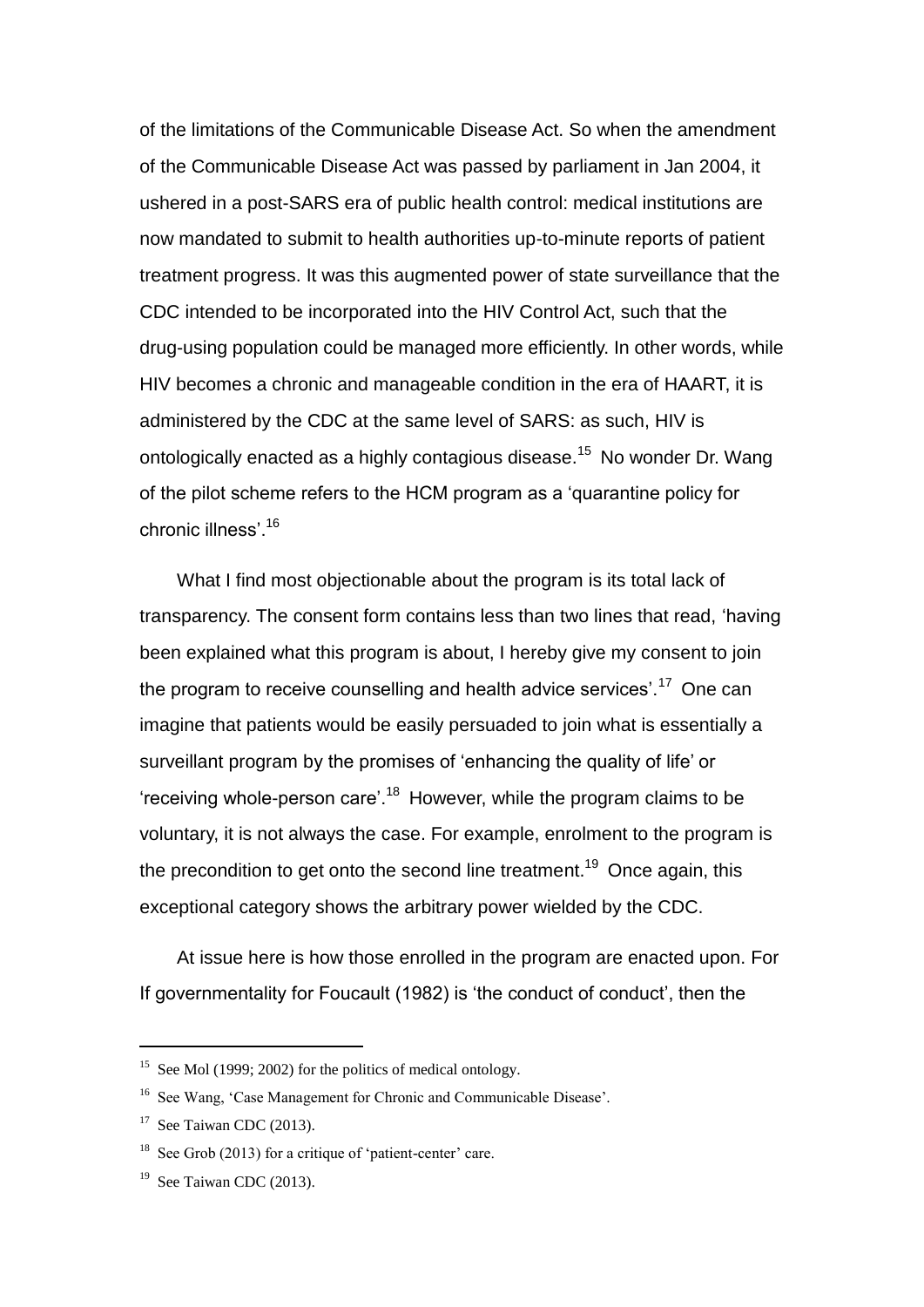question of ethics becomes paramount for guidance. **For the majority of those diagnosed with the infection of HIV in Taiwan, despite the presence of AIDS NGOs, the hospital based HIV case manager is likely to be their first and probably the only source of support. If the counseling in HIV case management was an end in itself instead of being integrated to state surveillance, then lending support to those isolated by stigmas around HIV might be valuable.**<sup>20</sup> **But as it stands,** the program exploits the vulnerability of the newly diagnosed so as to 'win their hearts'**.** <sup>21</sup> Crucially, the patient is pretty much kept in the dark as to what the nature of the case manager's work is. Indeed, the latter is instructed not to say to the patient-client that he or she stands for state power. But the opposite is true: the case manager hides his or her own identity as a secret agent for the state, 'communicating, when appropriate, with the public health sector or the governing body', as a recently published nursing textbook subtly puts it (Shi 2013: 200). Indeed, the HIV case manager in the clinical setting, with her expertise in counselling, social work, public health, and nursing, easily outperforms the public health nurse. Indeed the former has taken on the key tasks previously assigned to the latter. $^{22}$ 

HIV state surveillance is now operationalised on a two-pronged system. The hospital based HCM program is in charge of 70% of the poz population seeking medical care while the public health sector takes care of the rest. Importantly, this one window policy that locates the poz subject in HIV medical

<sup>&</sup>lt;sup>20</sup> In a cultural context where the authority of medicine remains largely unquestioned, the case manager is unlikely to encourage the patient to think about the workings of institutional power in the production of the social stigma around HIV/AIDS.

**<sup>21</sup> It's crucial to note that since the scaling up of anonymous testing has been well coordinated with the HCM program. (Ji** *et al.* **2010)**

 $22$  Of interest to note is that in the CDC's performance appraisal, in the section of contact tracing, the case manager gets more points when he or she is able to track down the real identity of the patient's sexual contact.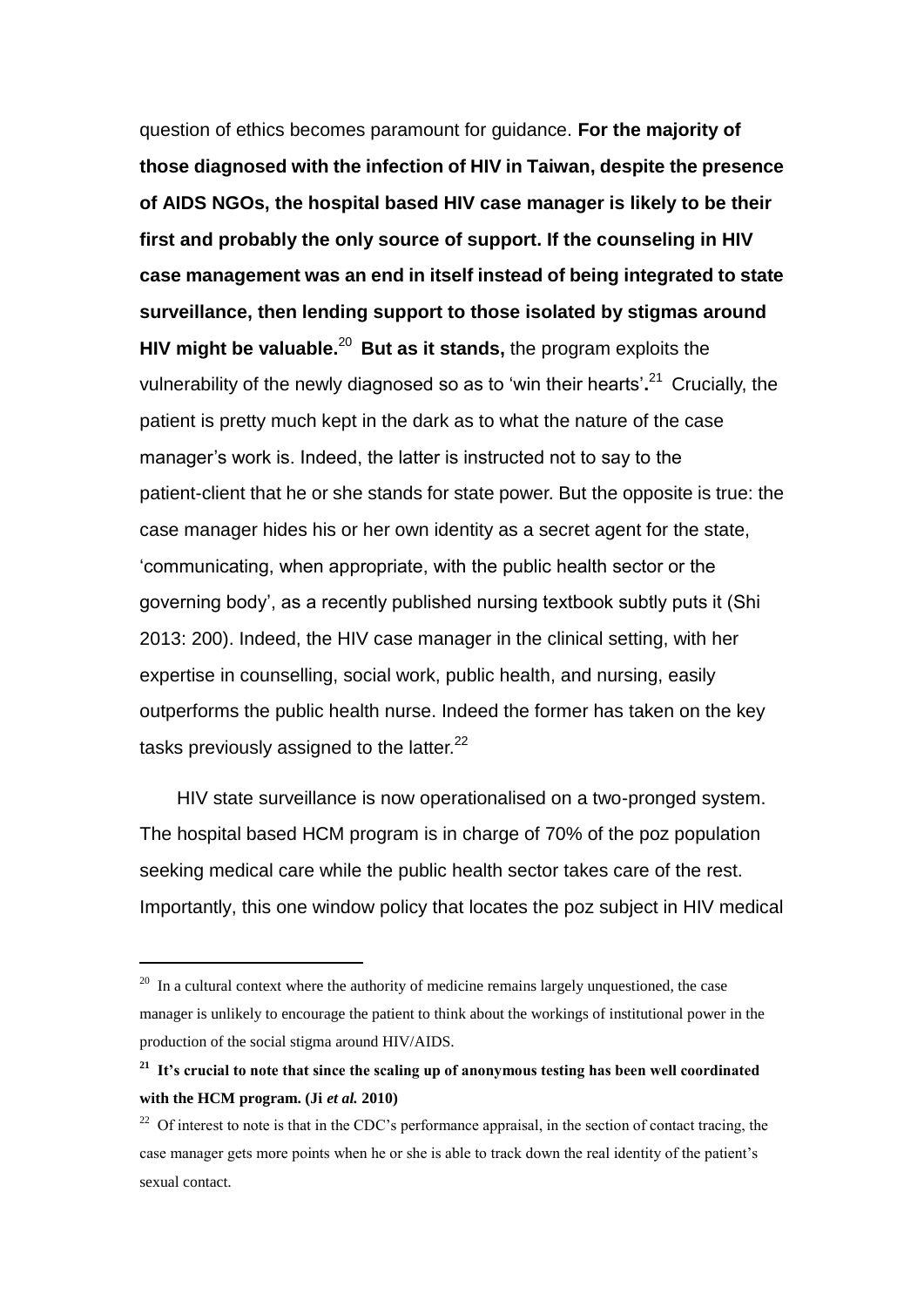care creates an apparatus of management that is both intimate (the poz subject thinks he is under confidential care) and economically efficient (as it makes sense to have the point of contact in care). As an added bonus, the situation is perfect for the good cop bad cop routine when the hospital-based case manager plays mutton to the public health nurse wolf, and thus lures the poz subject into a make believe world of love and security where he may be more likely to disclose information that has nothing to do with medical care and everything to do with social control. Training manuals of the hospital-based HCM program provide ample of techniques and examples of gambit questions to disarm the 'client', that is, the patient/suspect under name-based state surveillance, especially when it comes to sussing out their history of sex and drug use. (Nurse AIDS Prevention Foundation  $2009)^{23}$ 

A key aspect to the building of 'client' relationship in the HIV case manager's training is to hide their aversion to alterity. But no matter how empathic and non-judgemental the case manager like to think they are, their liberal guidance is necessarily couched in the systems of normative knowledge, especially when harm reduction is the order of the day. Crucially, the technology of harm reduction is implemented in the HCM apparatus as a technique of self-care to reduce the harm that the individual with HIV might do to society as a whole, be it the reduction of the number of sex partners, the frequency of drug taking, or avoiding frequenting the spaces associated with both (such as 'home parties' or gay saunas). $24$  Enacted upon those retained in medical care, this liberal form of governance proves to be more effective than the prohibitionist approach, because by allowing the patient a degree of autonomy and by keeping him or her under observation enable the case

 $^{23}$  I am reminded by what Foucault (1990: 62) said about the confessional society: 'We belong to a society which has ordered sex's difficult knowledge [...] around the slow surfacing of confidential statements.'

 $24$  On harm reduction as embodied practices of the care of the self (in contrast to self-care), see Race (2008).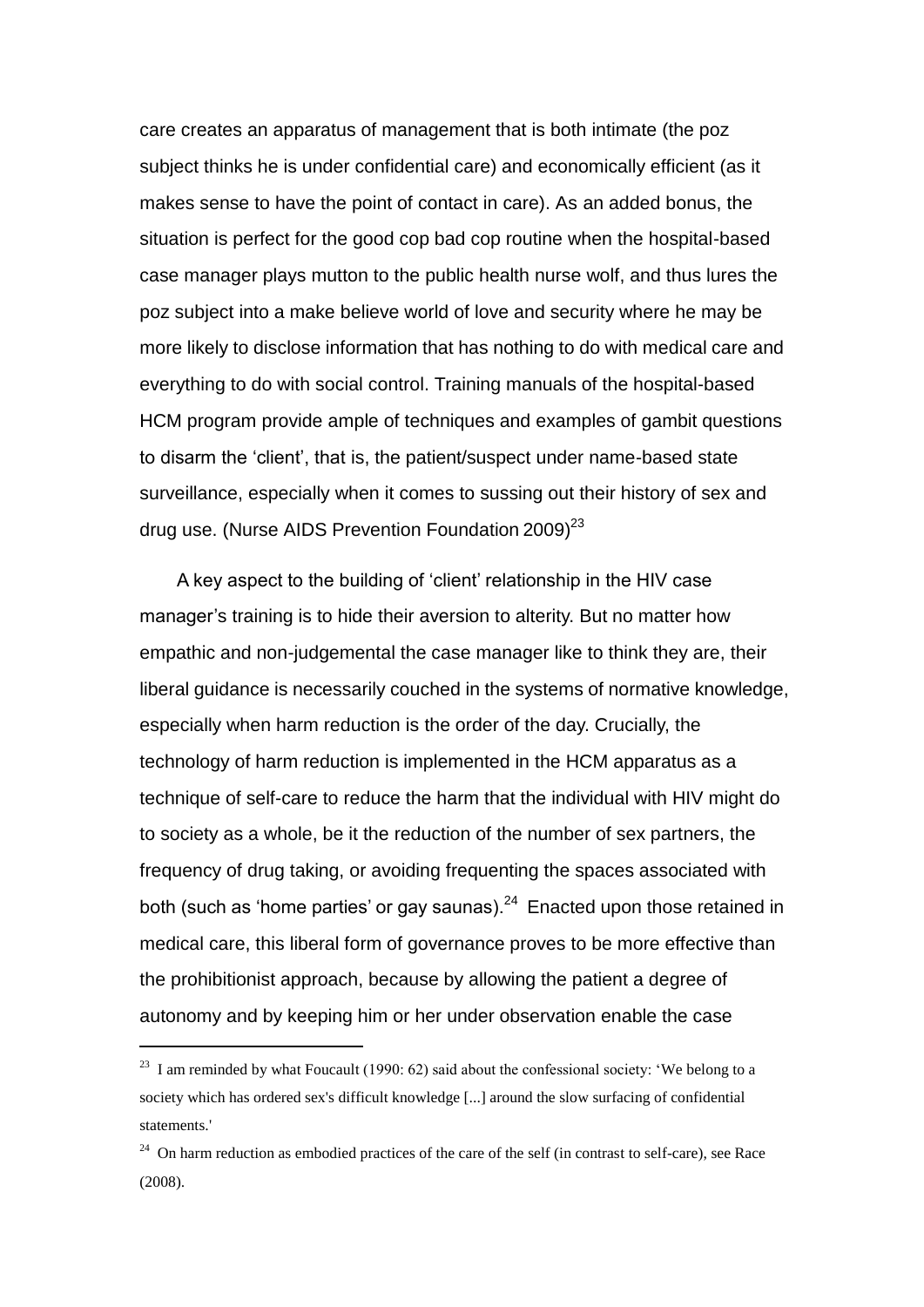manager to intervene in the course of the patient's desire: to change and reform the HIV subject, in a benevolent way.

Crucially 'safe sex' comes to be exhorted as 'condom-only' in the program. This strident notion of safe sex corresponds to the new definition of risky sexual behaviour in the 2007 revamped of the HIV Control Act, which designates any membrane contact unsegregated by latex as dangerous. Thus, unprotected oral sex performed by a person with HIV (giving or receiving) does not count as safe, nor is bareback sex between positive men with undetectable viral load deemed acceptable. (Liu *et al.* 2007; Chen 2012) Interestingly, condomised 'safe sex' is proscribed by the CDC not only as a responsibility (not to infect others) but also a right. Amid the aforementioned AIDS budget crisis, the CDC, in an attempt to responsiblise people with HIV, came up with a notification for people who are about to start HAART, specifying their rights and duties. As the notification has it, people have 'the right to be informed' that unprotected sex could lead to super-infection, which would eventually exhaust the treatment options! (Taiwan CDC 2011)

STDs screenings thus come to serve in this therapeutic context as a standard device to monitor the patient's compliance to condom use. In her study of syphilis prevalence of those enrolled in the program, Dr. Ko Naiying urges the case manager to aggressively target those sexually active gay men, with CD4 over 400, using recreational drugs as they are more likely to 'relapse' after regaining health. (Ko *et al.* 2010) In a biopolitical context where the enhancement of CD4 counts has been fetishized by the CDC as a moral index of health, the singling out of a certain type of health positive gay men and putting them under intense scrutiny has profound implications for the particular type of biomedical individualism formed under medical surveillance. I will return to this point in the discussion of the outlawing of positive-positive sex later.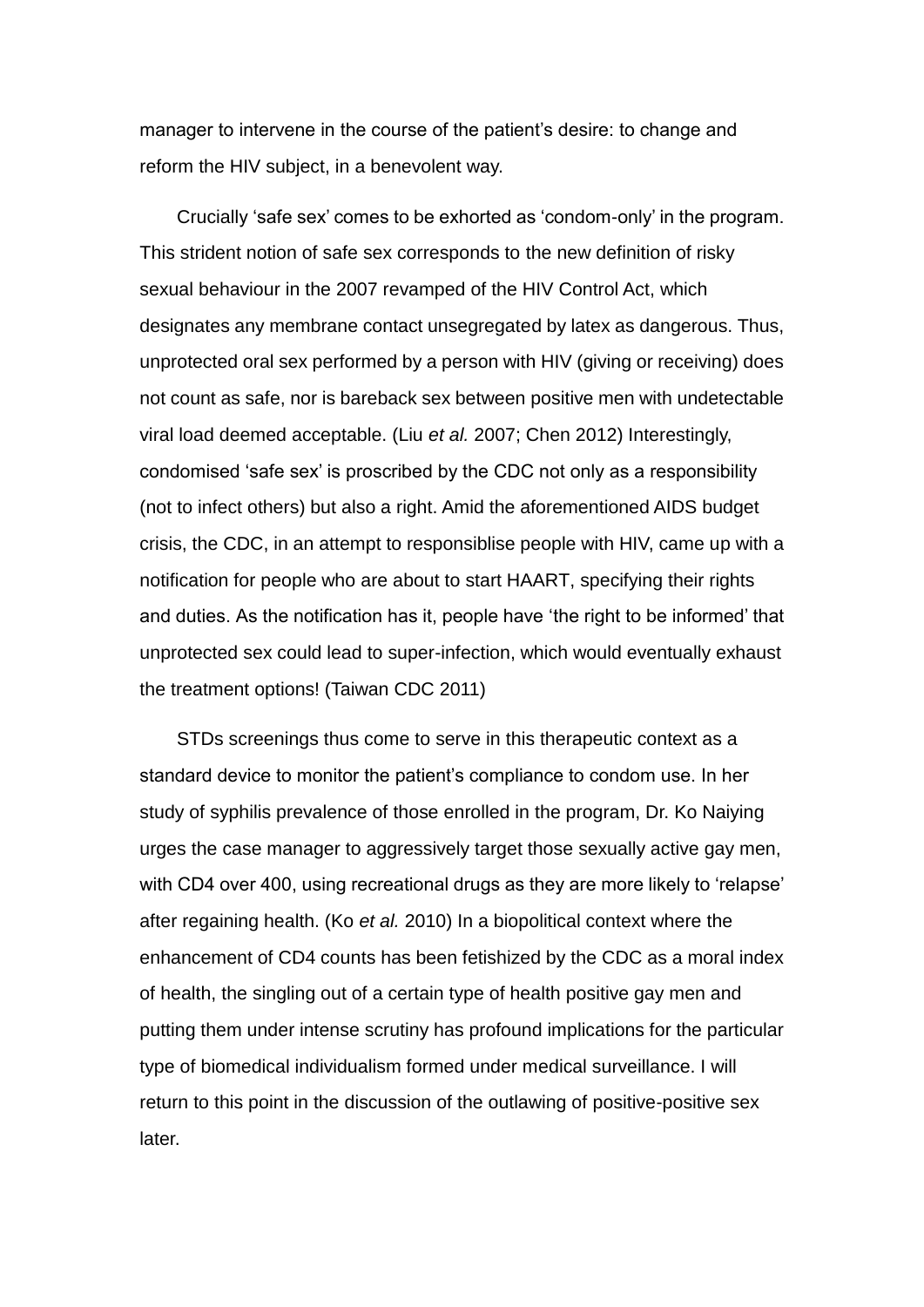Crucially, if those sexually active gay men have good compliance to HAART and can stay clean of STD infections and/or drug use for two years, they can be classified as 'stable cases'. The socially rehabilitated patient can either choose to stay on in the program (but don't expect receiving much help and care from the case manager as their caseload is capped at 150, excluding the 'stable cases'), or exit the program and be followed by public health case management. In this regard, the two-year period of 'transitional phase', proposed under the policy change on HIV care that I described in the beginning of the essay, can now be understood as a period of state-funded behavioural therapy and moral quarantine. Under the current global trend of 'Treatment as Prevention' and with it, the scaling up of aggressive testing, the modus operandi of HIV control in Taiwan can perhaps be characterised as 'seek, test, treat, and retain in medical custody!'

#### **Lourdes' Positive Empowerment**

The HCM program has now become the nucleus of HIV control, establishing a managerial culture of medical surveillance at the level of governance. Scheduled meetings of HIV case management involving the public health, medical care and the NGO sectors are routinely held in different regions of the country to tackle 'special cases', thus enhancing the overall knowledge/power operations in managing the infected population. While a new breed of public health-based case managers emulating their counterpart have recently emerged, NGOs workers or volunteers have also been steadily absorbed into the program. Although the government sees AIDS NGOs as playing a role that supplements the two-pronged system, NGOs are actually indispensable to the operations of the new surveillant system in HIV care. Taiwan Lourdes Association's (hereafter 'Lourdes') rise as the leading community care provider makes an interesting case here, for it is central to the escalation of health managerialism in HIV governance.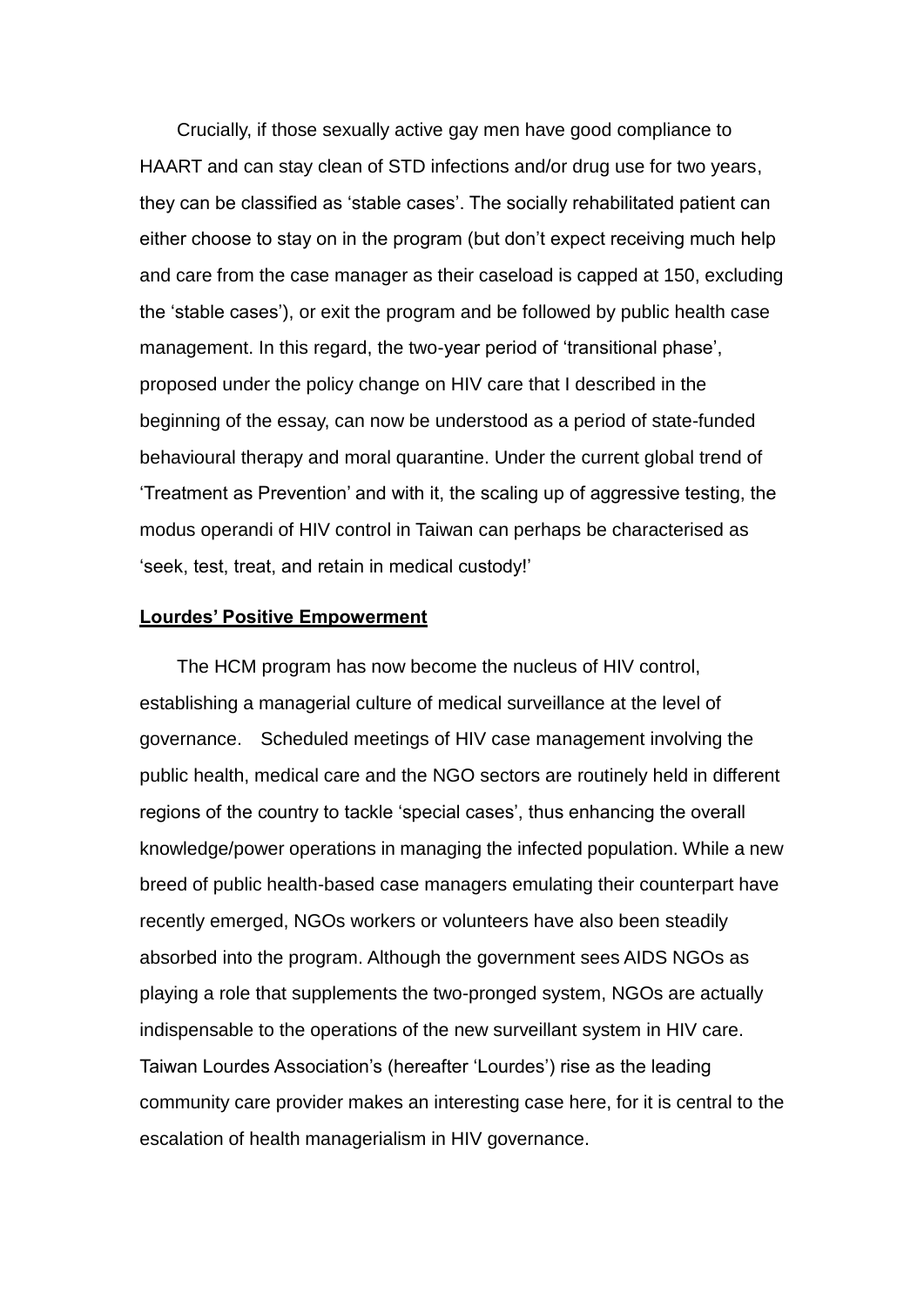Initially a small Catholic charity serving women and children, Lourdes' Home changed its direction in 1998 and its foray into the field of AIDS was marked mainly by social work approach, a specialty that had just begun to be established in Taiwan at the time. Under the supervision of United Way of Taiwan, Lourdes had by the mid 2000s transformed itself into a leading NGO, filling up the vacancy of HIV-related social services (such as housing and transitional services) that the Taiwanese state was unable to provide. Over the years it has been the key actor in mediating transnational technologies of HIV care and prevention such as harm reduction and positive empowerment program.<sup>25</sup> Interestingly although Lourdes positions itself as a community-based rather than faith-based organization, the community it claims to serve is 'fabricated', in that it's one that was brought into existence by Lourdes' particular enactments of transnational technologies,<sup>26</sup> which, as I argue, not only dovetails with its own secular agenda of 'soul governing' but also aligns with the HCM program.<sup>27</sup> Here I focus on their effort to empower gay men with HIV.

There are two phases in Lourdes' empowerment of people with HIV, each producing a group consisting entirely of gay men. In 2000 Lourdes set up a support group led by Paul Hsu, presently the general sectary of Lourdes. In his MA thesis entitled 'From Support to Self-Help: My Action and Reflection with AIDS Support Group' (2004), Paul Hsu employs the method of action research to reflect his role as a social worker in supervising the group. In his account, intense social stigma around HIV not only hampers the recruitment of patients

 $^{25}$  In the mid 2000s, apart from translating booklets on treatment information published by I-Base, a UK-based treatment advocacy and information organization, Lourdes was instrumental in introducing harm reduction approach to HIV prevention.

<sup>26</sup> Medical anthropologist *Vinh-Kim Nguyen (2005; 2010) has shown in his study of antiretroviral globalism that so-called 'community-based organizations' (CBOs) in the Third World context are both instruments and effects of transnational HIV technologies.* 

<sup>&</sup>lt;sup>27</sup> I take the phrase 'soul governing' from Rose (1999).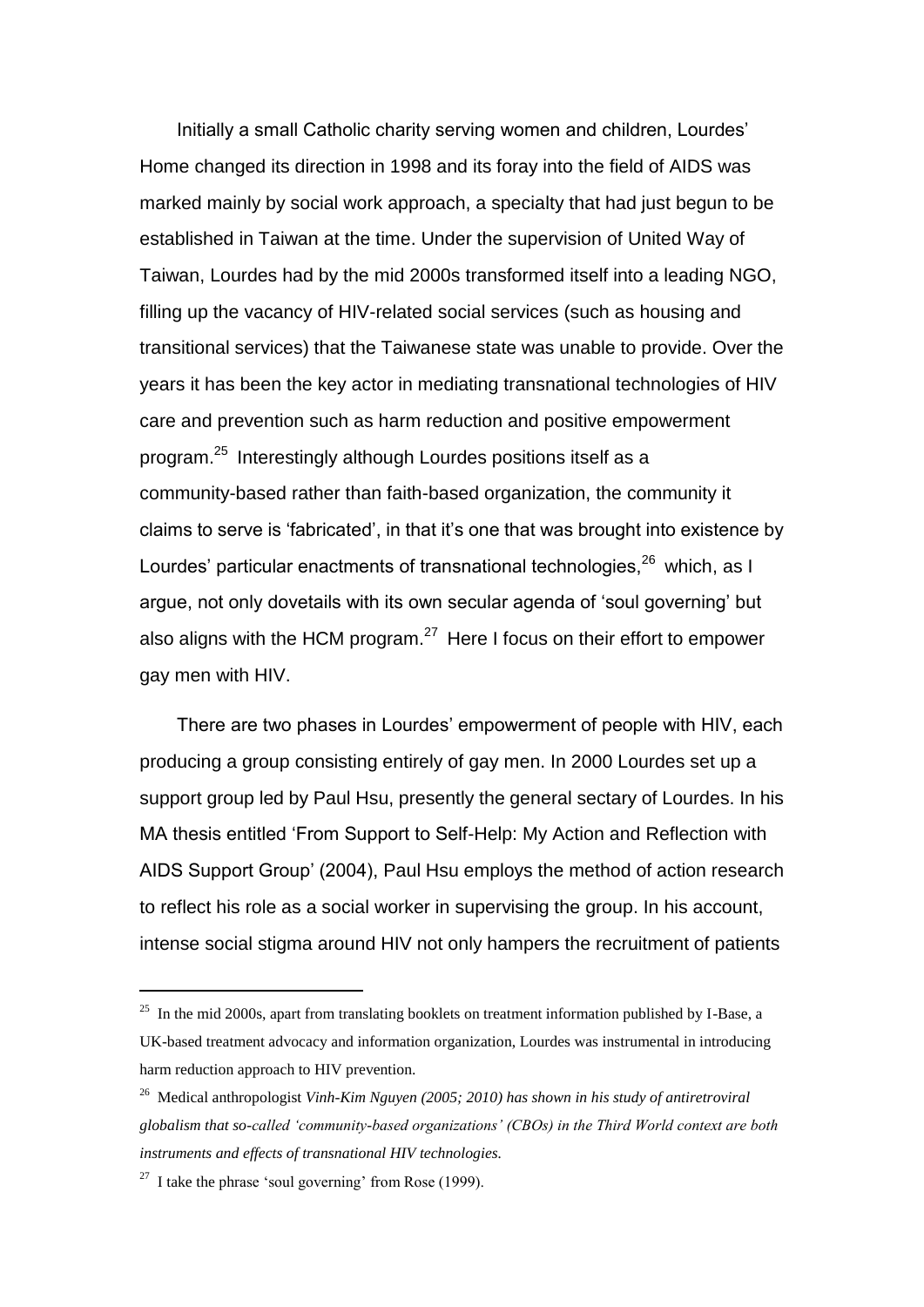from HIV clinics but also highly constrains the cohesion and the development of the group itself. Amongst the range of techniques drawn from the 'psy' disciplines that Hsu employs to strength the group, psychodrama proves to be pivotal as it enables Hsu to orientate the group towards the goal of spiritual growth. This can be seen in a scene of psychodrama in action as illustrated by Hsu and colleagues. In this instance, a gay man trying to come to terms with his own infection is guided by the director (Hsu) to converse with God. God promises him an antidote to HIV should he be prepared to offer something of equivalent value in exchange. This object comes to be interpreted as self-restraint (Hsu *et al.* 2003: 18-19), which is much needed for those already fallen from grace and seeking redemption.

This ethic of self-discipline renders the HIV subject governable, facilitating the integration of the subject into the given moral-sexual order as well. Out of those who availed themselves to such an ethical project emerged a subgroup called 'New Life', which later became the prototype of the self-help seeding group at Lourdes. (Hsu 2004) Of significance to note is that even though it was, according to Hsu, the perceived need to overcome stigma that catalyzed the forming of New Life, this driving force however was not materialized as a collective consciousness that questions the nature of social oppression around HIV/AIDS. What New Life discovered instead, partly through the technology of psychodrama, was the voice of 'inner child' within the self, which is, of course, *ahistorical*. This constitutes the severe limit of Hsu's purportedly self-critique of his professionalism.

What emerged from New Life is a new paradigm of empowerment that deploys the form of role modelling. To this end, talks given by senior members of New Life as well as HIV positive professionals from abroad become the routine feature in Lourdes' capacity building packages. In an empowerment workshop that I attended in 2012, three HIV positive role models were even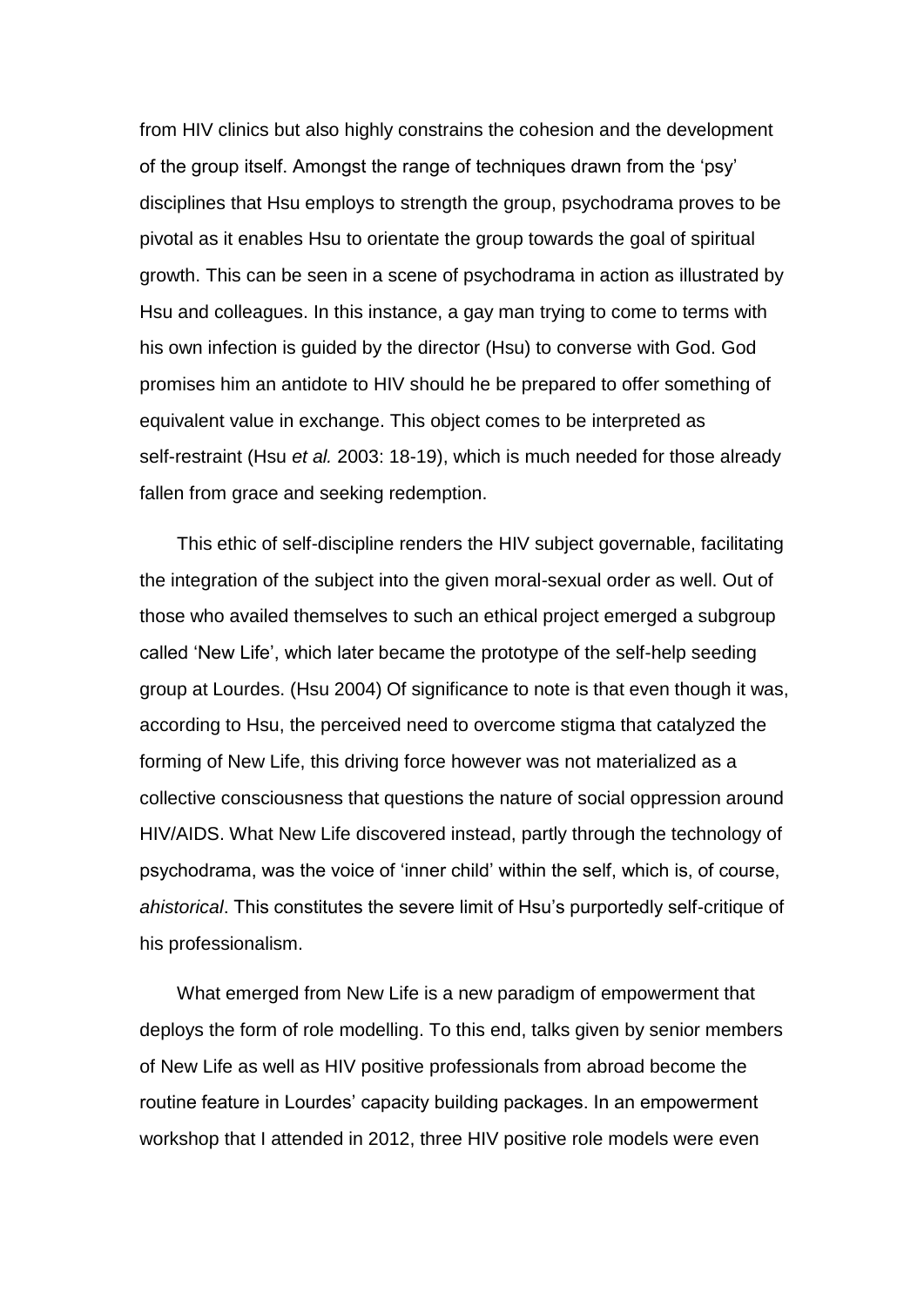given the crown of 'international positive elites'!<sup>28</sup> Crucially, as Lourdes becomes increasingly involved in training the new HIV health professionals for the hospital-based HCP program, it also launched in 2010 a new empowerment initiative called 'the P Project', from which 'Positive Alliance' emerged. With its emphasis on positive outlook and positive prevention, the project forged a new appellation, Pasiti (帕斯堤), which is a transliteration of 'Positive', to displace the much spoiled identity term, 'the one infected with HIV<sup>'.29</sup> Significantly this gesture of de-stigmatization is articulated through homonormativity.<sup>30</sup> Guangge, a member of New Life and employee of Lourdes, was chosen to be the face of 'Pasiti'. Addressing the 2011 Taiwan LGBT pride rally, he came out as HIV+ and ex-drug user, urging gay men to renounce the sex partying lifestyle. $31$  Similarly, Shihao, another key member of Positive Alliance, celebrates his spiritual rebirth by way of confession in his HIV blog.<sup>32</sup> Meanwhile, Mathew, whose heartwarming story of family acceptance is the subject of a documentary film, was elected to be the winner of Happy Life Award at Lourdes' 2013 Happy Life biannual conference. The panel of judges was representative of the AIDS Industry: Dr. Lo Yijun (an HIV doctor of the CDC), Zhuang Ping, the honcho of hospital-based HCM program in Taipei, and Lourdes itself. Significantly, the poz exemplarity consists of the following civic virtues: 1) Self-care and medical compliance; 2) Self-empowerment; 3) Co-operation and social participation; 4) Capacity and Innovation; 5) Community Work and Rights Advocacy.<sup>33</sup> Lourdes' biopolitical

<sup>&</sup>lt;sup>28</sup> These poz elites are: Ken  $\mathcal{F}$  ('Rainbow China', Hong Kong), Joey (Hong Kong AIDS Foundation) and Laurindo Garcia ('B-Change', the Philippines). (Taiwan Lourdes Association 2012)

<sup>29</sup> See Taiwan Lourdes Association, 'On "Positi"'.

 $30$  See Finn and Sarangi (2009) for a critical discussion of 'normalising HIV'.

 $31$  On Guangge's speech, see (Citizen Journalism 2011).

<sup>&</sup>lt;sup>32</sup> For Shihao's blog (named as 'spiritual food for gay men'), see http://gsoup1069.blogspot.tw/.

<sup>33</sup> See '2013 Happy Life International Conference', [http://23711406.blogspot.tw/2013/09/2013.html.](http://23711406.blogspot.tw/2013/09/2013.html)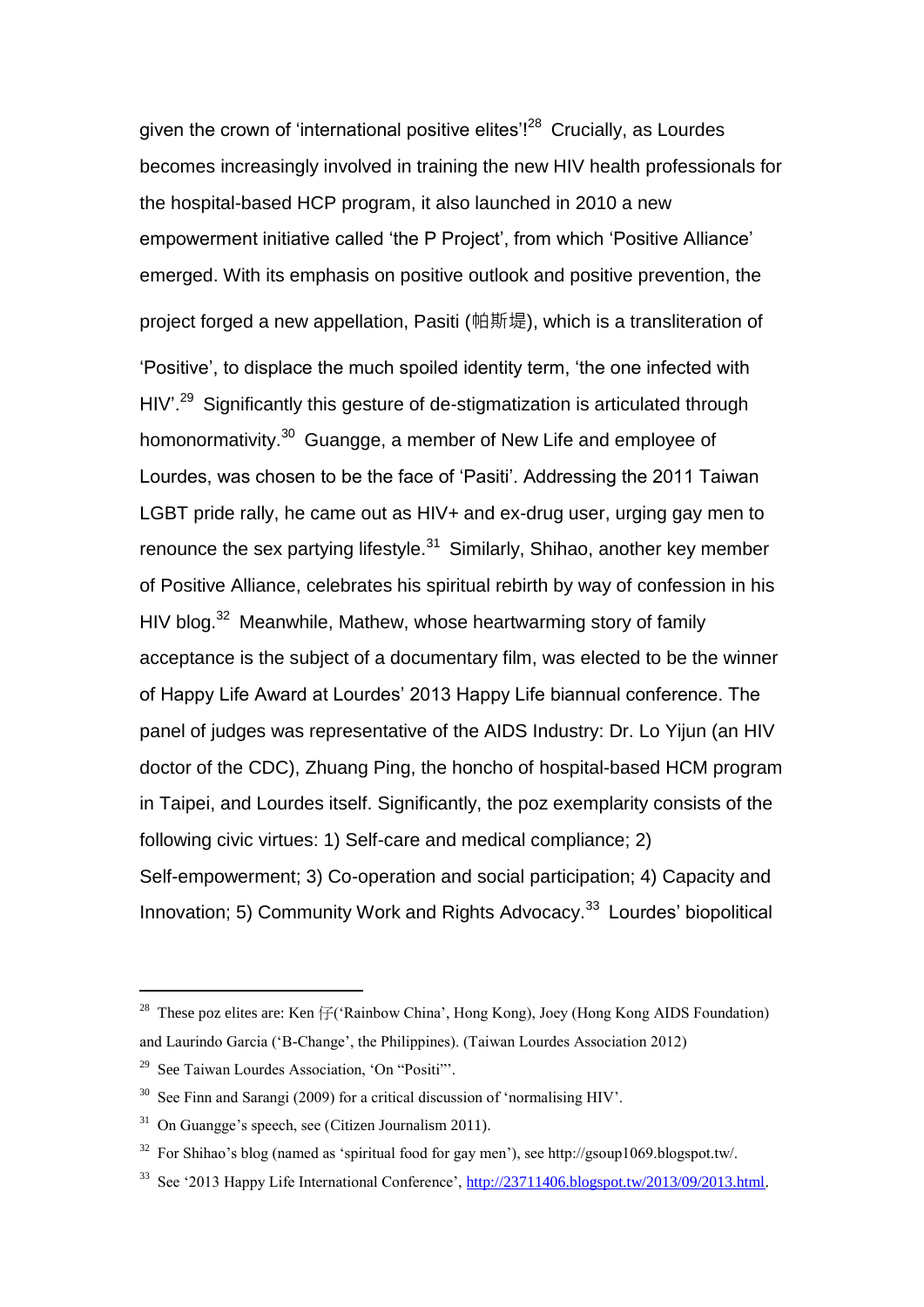production of 'happy life' thus performs a key disciplinary function in the making of therapeutic citizenship.

#### **Outlawing Poz-Poz Sex**

Against this backdrop of the happy poz, the Taiwanese state made an example of a HIV+ school teacher named Feng, who was arrested in late 2011 and charged with intentional transmission of HIV and drug offences. He was found guilty in Sept 2013 and sentenced to 12-year of imprisonment, the heaviest sentencing ever since the proclamation of HIV Control Act in 1990. What's significant about this case is that embodies the therapeutic violence of the regime of HIV surveillance in an ostensibly LGBT-friendly society. In Sept 2011, an anonymous email was sent to Feng's school, accusing him of spreading HIV. The school administration acted upon the email immediately, politely asking Feng to go for an HIV testing to clear his name, which Feng refused. The school then secretly asked the police to follow Feng. Weeks later, the police obtained a search warrant and arrested Feng at his flat on suspicion of illicit drug use as he was reportedly having fun with a hookup. At this point, he was forced to undergo HIV testing. When it emerged that Feng was already on the HIV registry, the media went into frenzy over his arrest as he fell under the cultural narrative of the evil poz, recklessly infecting other innocent gay men, estimated to be no less than a hundred. (Chang 2013) Without any valid evidence, the prosecution held Feng in custody as it vowed to put Feng into jail. (Huang 2012c) As Feng's tracks of sex networking on his computer became the incriminating evidence, the prosecution managed to get 13 gay men Feng's had sex with to testify against Feng. Crucially, Feng himself had been on HAART with undetectable viral load, and 10 of the witnesses were already on the HIV registry as well, all agreeing to have bareback chem sex with him. Apart from failing to disclose, Feng's crime largely lies in exposing others to the risk of reinfection. Crucially, since 2005, the category of repeated offender in Taiwan's criminal justice has been replaced by a new regime of punishment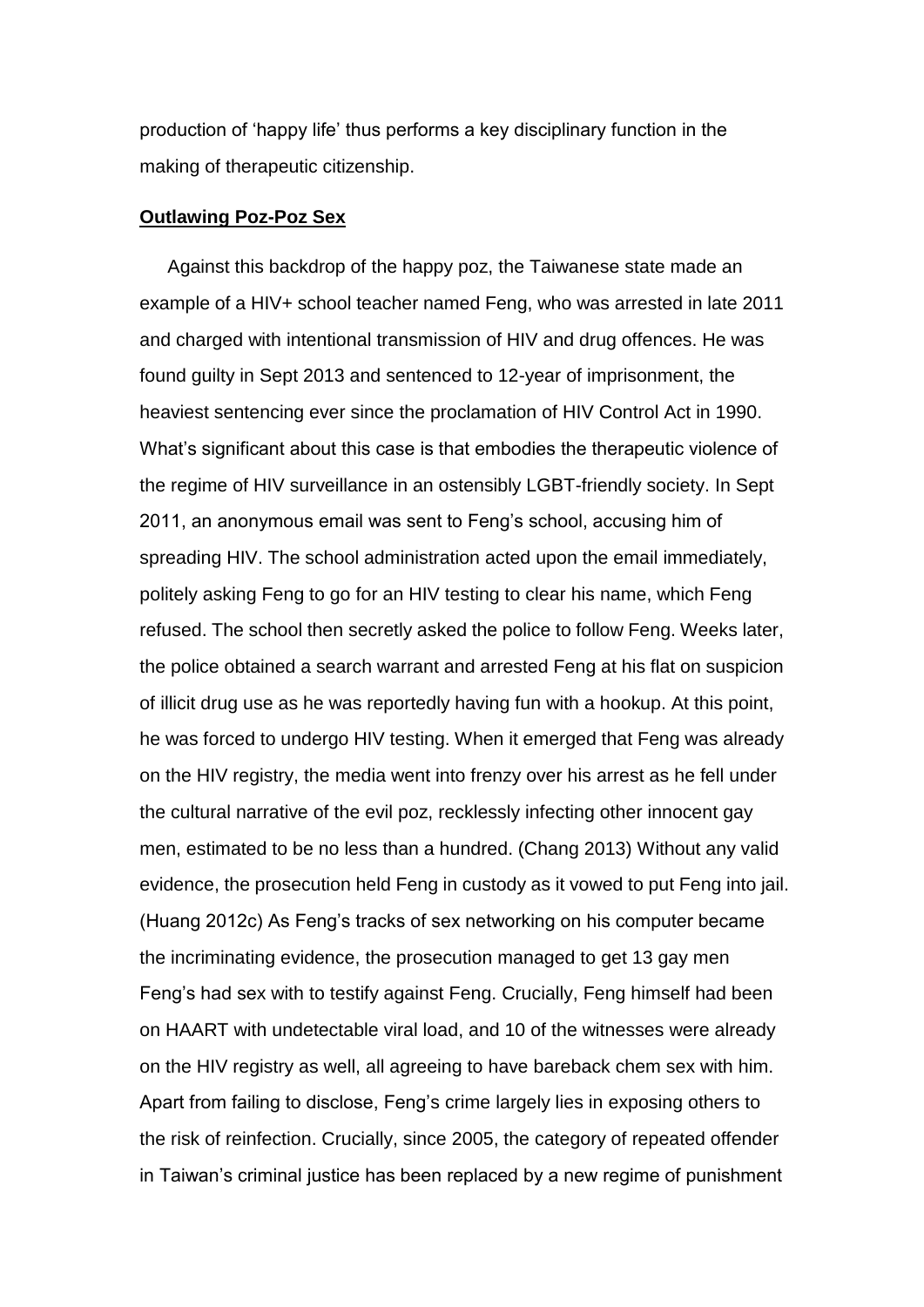where each criminal act counts as one punishment. So for example, Feng's sentencing includes two penalties based on two occasions of unprotected sex he had with the same positive guy. This is the first time, probably the first in the world too, that the small likelihood HIV reinfection came to be criminalized. The judge even went so far as to suggest in the verdict that the prosecution should pursue the ten positive witnesses! (Huang 2014)

Crucially, Zhuang Ping testified as prosecution's expert witness in Feng's trial, stating that the danger of reinfection was routinely emphasized in the health advice given to people retained in HIV care. However, it's crucial to date what science knows about reinfection is far from conclusive. Interestingly, Zhuang, hailed by the AIDS service industry as POZ's guardian angel, actually managed to track Feng down to give him counselling before his arrest. Despite the bad press he got, Zhuang said that she chose to stand by him. She couldn't bring herself to blame him for not having self-respect, Zhuang (2013) wrote on her Facebook Note (open to the public), because his will was 'kidnapped' by his addiction to methamphetamine. What he needed was more love and aid, she says. Surely love and aid could have been materialized in the form of expert intervention that contests Taiwan CDC's moralistic stance with regards to poz-poz sex. Surely Zhuang must have known that the stake of her expert witness was high, not just for Feng himself, but also for others detained in medical care. $34$  Yet by avowing the official position, the PoZ Guardian Angel decidedly turns her back on Feng in her expert witness, therefore forsaking him outside the gated community of the good poz guys. In wake of the verdict, Positive Alliance broke the AIDS industry's silence around Feng's case by issuing a statement. The statement, reserved in its tone and appearing to be non-judgmental, urges those illicit drug users to adopt harm reduction while calling on people with HIV to enact universal protection of condom use.

<sup>&</sup>lt;sup>34</sup> Zhuang (2013) makes this clear in an article discussing, with specific reference to Feng's case, the negative impacts of HIV criminalization on public health.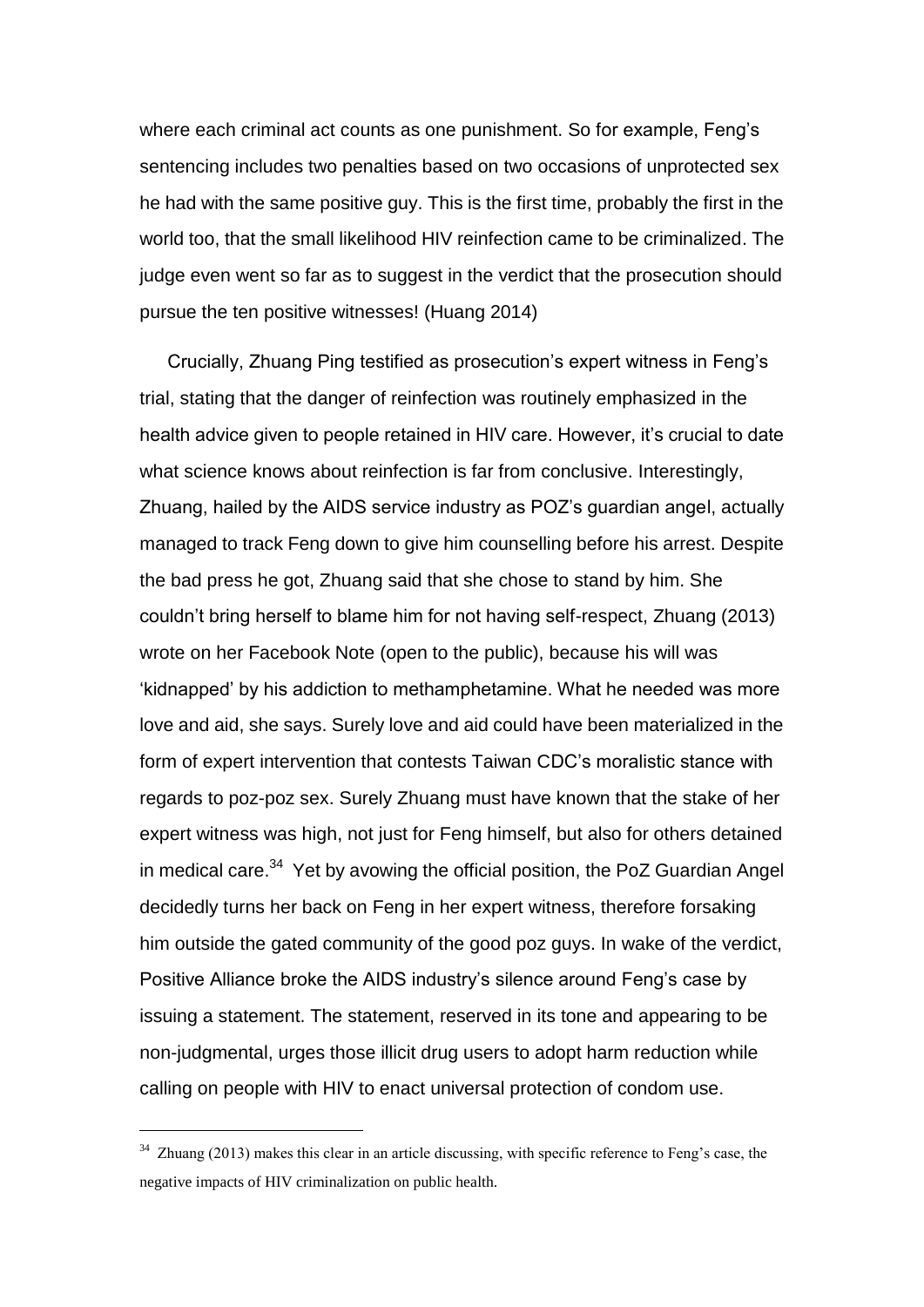Positive Alliance could not even bring itself to acknowledge the fact that it was poz-poz sex, a form of risk reduction recognized to be effective, that was outlawed in this case.

# **Conclusion: Beyond the AIDS Surveillance Industry**

I have argued in this essay that the regime of HIV control, as an assemblage of HIV care and state surveillance, enacts a benevolent form of therapeutic domination that is premised on the logic of moral contagion. And because of the AIDS service sector's reticence around this new form of medical policing, I chose to name them as AIDS Surveillance Industry.

By way of conclusion, I want to turn to Taiwan AIDS Society's 2013 World AIDS Day Campaign in order to return to the questions I raised concerning HIV rights. Launched by Dr Lin Xixun, the chairperson of the Society and Mathew from Positive Alliance, the 2013 campaign uses the slogan 'I-C.A.R.E' to promote testing, early treatment, compassion, and AIDS human rights, with C.A.R.E standing for 'compliance, acceptance, respect and employment'. Of course, the stark reality of state surveillance does not fit the compassionate baseline of the human right-based campaign. (Huang 2013) Appropriated by the trend of 'treatment as prevention' as it propels through the global scene, the language of human rights is too universal to have any local relevance, because it persistently refuses to address the particularity of HIV stigma.<sup>35</sup> As Feng's case makes clear, Feng lost his job because of the media exposé that plays on the stigmas of sex and especially drug use. Likewise, the whole civil society turned a blind eye to the state's sequestration of Feng. Feng is compliant with his HAART regimen, but his moral incompliance – promiscuity,

<sup>&</sup>lt;sup>35</sup> As Cindy Patton (2011) points out in her critique of 'treatment as prevention', this de-politicised language, based on population rather than on individuals, not only massively glosses over the long-term side-effects of HAART on different individual bodies but also buttresses the authoritarian desire to seek out those deviant bodies and to control them for the greater good of society.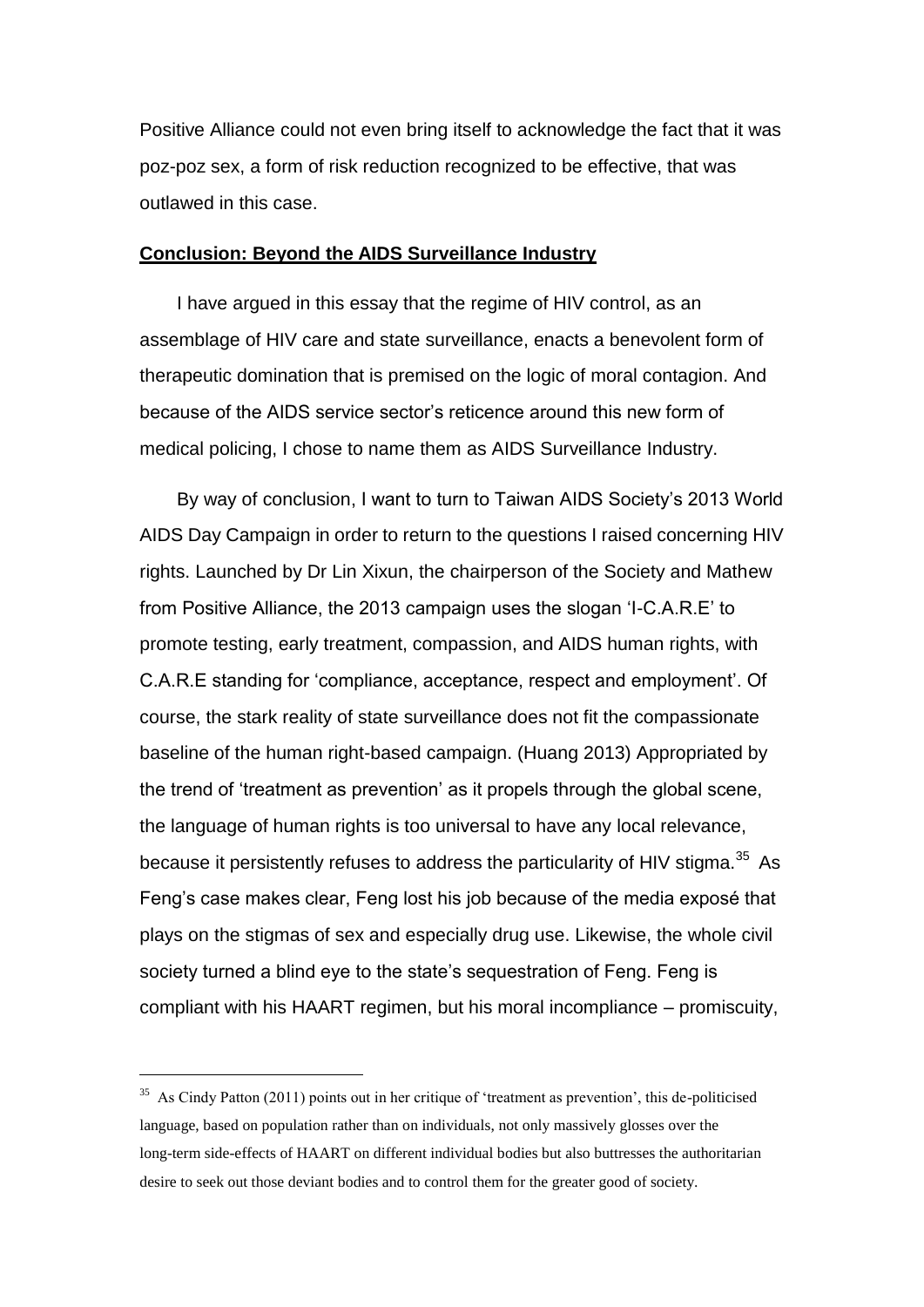group sex, drug use, and barebacking – incurred severe punishment by the state.

I must note that a Committee for the Protection of Rights for People with HIV/AIDS has been set up since the 2007 revision of the Act. Yet ironically, the committee are peopled with those experts, scholars, NGO workers who have been deeply involved in the building of the hospital-based HCM program. Moving back and forth between public health policy-making and NGO-advocacy, these HIV experts harness the progressive language of HIV human rights to mask their roles in institutionalising the measure of moral quarantine *through* HIV care. A product of chrono-biopolitics, this administrative segregation enhances the quality of life desired and certified by the state to the regulatory exclusion of others.

In the meantime, in response to the CDC's call to 'diversify' the culture of case management (Qiu 2010), Lourdes has started to train a new breed of 'buddy' volunteers that assumes the role of para-HIV case manager so as to 'smooth over' patients' resistance to seeking medical care. (Hsu 2012) As the CDC plans to have all MSM taken into Hospital-based HCM program, this new force of volunteer-qua-HIV case manager will also play an active role in the burgeoning culture of gay health centres. Supervised by the CDC, these NGO-run centres have proliferated throughout the island since 2010, and Lourdes itself has given birth to two gay health centres (one of them has recently transformed itself to a registered NGO). Well-versed in the neoliberal language of (global) gay equality and LGBT diversity, they share the same brand image of the homonormative, offering HIV/STDs testing services that are linked to HIV hospitals. Recently, Lourdes has also started a new rehab project called 'Pleasure in Learning (harm-reduction)' group therapy (「學樂[減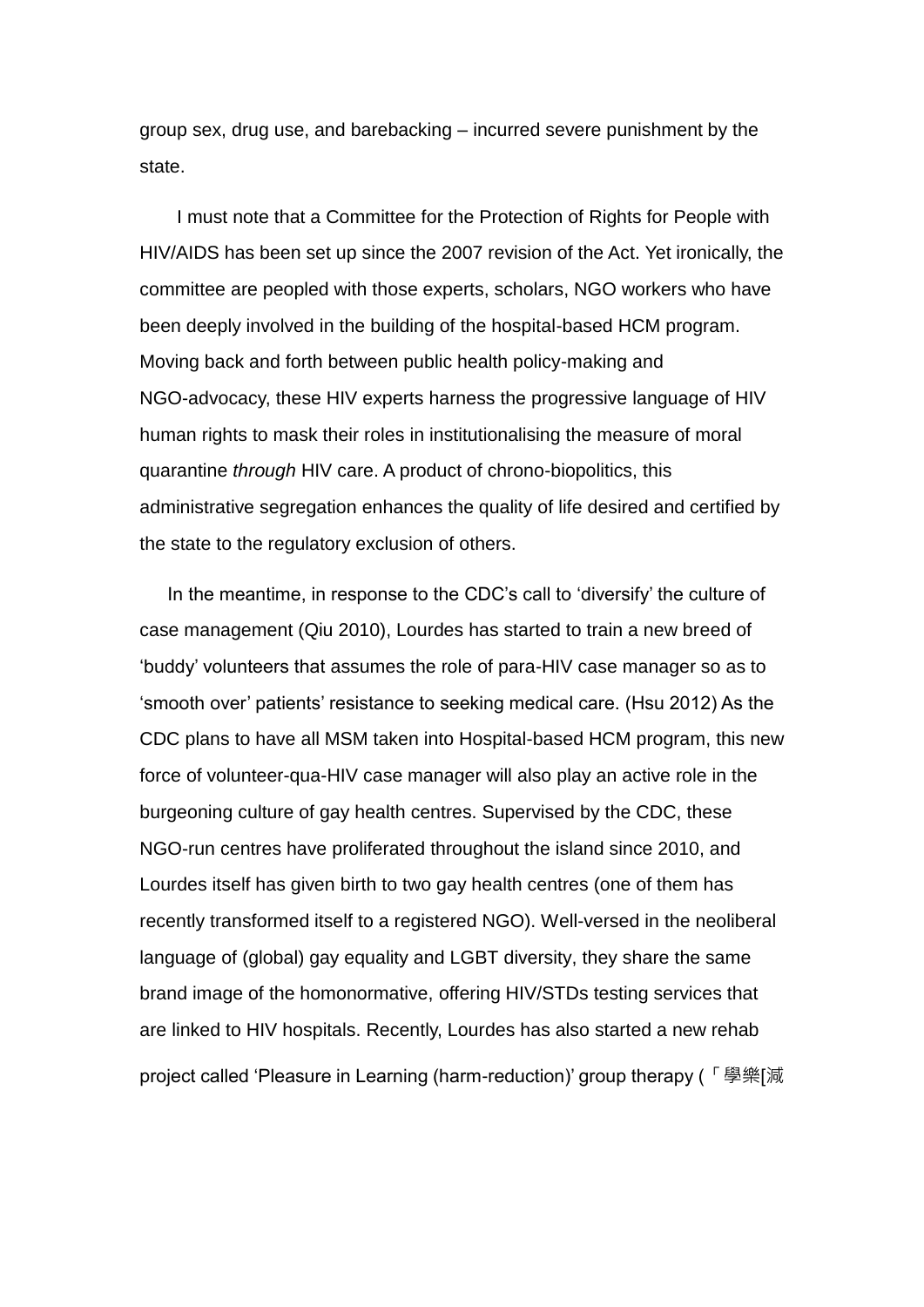害]團體」), targeting poz gay men using recreational drugs.<sup>36</sup> What emerges, then, is a cobweb of HIV governance that turns any risk subject into a 'case' and subjects it to intense state surveillance.

Significantly, just as HIV testing and treatment has been scaled up, militarized social control comes to be reactivated under the regime of HIV surveillance. In addition to entrapping gay men online, the state now hunts them down through their sexual networks, as Feng's case makes clear. This means if you are caught and drug tested positive, a 6-week compulsory rehabilitation in the detention center under the Drug Control Act is in order.<sup>37</sup> If you are also found to be already on the HIV registry, you could be facing the same fate as Feng. In this regard, the compliant subject presumed in the 'I.  $C.A.R.E'$  campaign remains a sitting duck, $38$  because the Taiwanese state wants to see whether the positive individual has been successfully rehabilitated by HIV care, whether he's learned how to make use of his sex by keeping his consumer behavior within the bounds of moral sovereignty. Any moral relapse on his part *can* turn him into a bad example straight away.

At a time when the AIDS industry has been mobilised to support the cause of gay marriage (the campaign reached a new height last year), it could be argued that current advocacy of HIV rights and LGBT rights is founded upon the inclusive exclusion of the deviant HIV subject. Ironically, as the Christian right in Taiwan mobilizes the force of HIV stigma in their opposition to gay marriage, Positive Alliance, despite positioning itself as social movement, can only respond to the backlash by seeking recourse to a non-confrontational language while distancing itself at the same time from the stigmas of sex and

 $36$  See 'Learning the pleasure in/of "harm-reduction" group therapy', http://www.lourdes.org.tw/list\_1.asp?id=2322&menu1=3&menu2=120

 $37$  I am conducting a new research project on how a new regime of drug control regime came into formation shortly after the lifting of Martial Law.

<sup>&</sup>lt;sup>38</sup> I thank Ding Naifei for this point.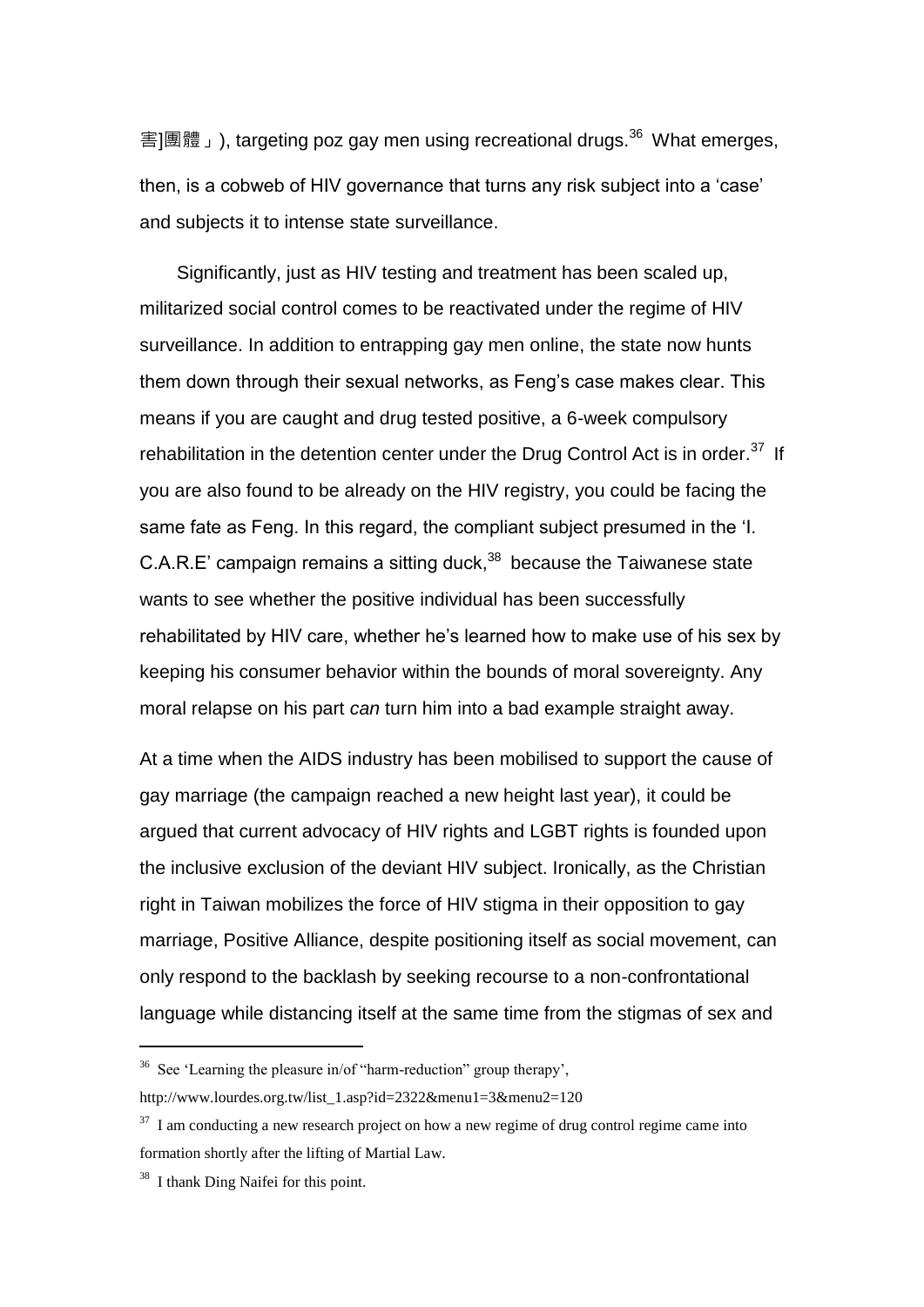drugs. Crucially this sort of positionality fosters a neoliberal structure of sentiments that prevails in mainstream Taiwan. Members of the general public are now encouraged by the AIDS Surveillance Industry to cheer for positive people by saying 'Go go, my positive friend, you can do it!'. In a climate of neo-moralism where the positive individuals are further responsiblised through HIV care,  $39$  this kind of cheering amounts to nothing less than 'compulsory happiness' for those who haven't made 'it' (i.e. the happy poz). Instead of scratching the surface of liberal tolerance, Positive Alliance end up making the general public feel good about themselves. Model Positive people might be feeling happy about having a share in the happiness of the general public. $40$ but I see this act of sharing as one of self-purification. Given that the privation of HIV experiences in Taiwan has been overdetermined by the biomedicalization of HIV surveillance over the past decade, how to move beyond the AIDS surveillance industrial complex and its gated community of benevolence have become the most pressing challenge for queer survivals in the biopolitical present.

#### **Reference**

-

2013 Happy Life International Conference,

[http://23711406.blogspot.tw/2013/09/2013.html/](http://23711406.blogspot.tw/2013/09/2013.html)(accessed 2014.02.26)

Ahmed, S. 2010. Killing Joy: Feminism and the History of Happiness, *Signs 35(3)*, 571-592.

**Agamben, G. 1998.** *Homo Sacer: Sovereign Power and Bare Life***. Standford CA: Stanford University Press.**

 $39$  On how to think beyond the framing of legal and technological devices that produce positive responsibility, see Race (2012).

<sup>&</sup>lt;sup>40</sup> I draw on here Sara Ahmed's (2010) notion of 'social happiness'. On the neoliberal affect of 'compulsory happiness' and its violence of erasing queer historicity, see Love (2007).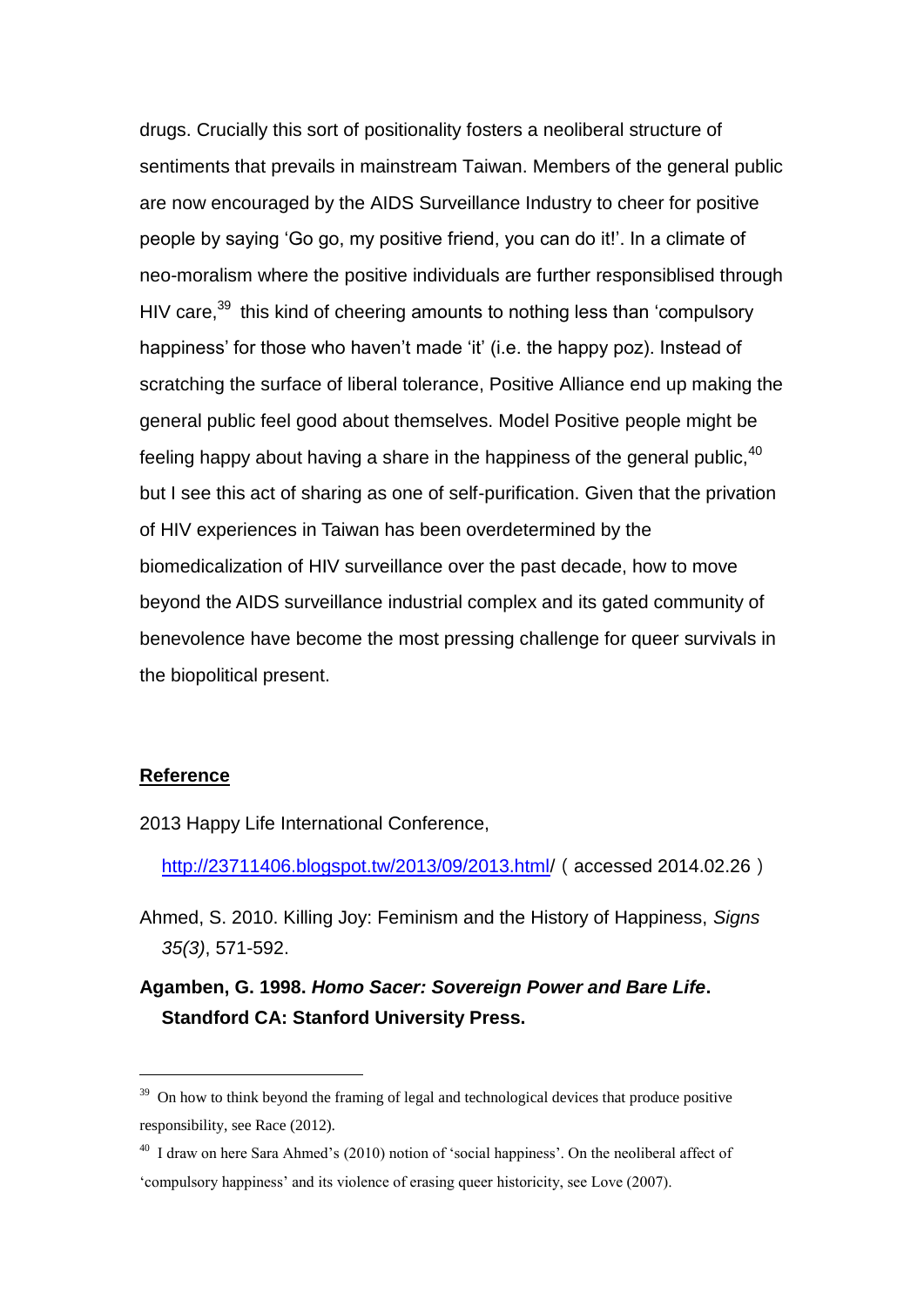Chang, J. 張永靖. 2010. *Affective Ruptures, Queer (Op)positionalities: Sex* 

*and Intimacy in Contemporary Taiwanese Literary Representations on Ecstasy*, MA Thesis, Dept of English, National Central University.

Chang, J. 2013. The Privilege of Coming Out: Homonormative AIDS Activism and Its Unknowing Stigmas, paper presented at '2<sup>nd</sup> International HIV Social Sciences and Humanities Conference, Paris, 7-10 July.

Citizen Journalism 公民新聞. 2011. HIV Patient Out and Optimistic〈愛滋帶原

者陽光開朗現身,樂觀面對〉. [http://www.peopo.org/quendigay/post/92567/](http://www.peopo.org/quendigay/post/92567/（accessed%202013.10.01)

([accessed 2013.10.01](http://www.peopo.org/quendigay/post/92567/（accessed%202013.10.01))

Chen, C. 陳昶勳. 2012. HIV Prevalence and Prevention in Taiwan: An Update

〈臺灣愛滋感染與防治現況〉.

[http://www.kmuh.org.tw/www/Tropical/20120507\\_](http://www.kmuh.org.tw/www/Tropical/20120507_台灣愛滋病防治政策與相關法令規定_陳組長.pdf)台灣愛滋病防治政策與相關

[法令規定](http://www.kmuh.org.tw/www/Tropical/20120507_台灣愛滋病防治政策與相關法令規定_陳組長.pdf)\_陳組長.pdf/(accessed 2013.02.26)

- Chen, J-S. 2011a. Studying up harm reduction policy: The office as an assemblage, *International Journal of Drug Policy, 22*, 471-477.
- Chen, J-S. 2011b. Beyond human rights and public health: Citizenship issues in harm reduction', *International Journal of Drug Policy, 22*, 184-188.
- Chen, Y. 陳宜民. 2004a. The Crisis of HIV Prevention in Taiwan〈我國愛滋防 治的危機及轉機〉. [http://www.ym.edu.tw/aids/aids/PPT/824.ppt/](http://www.ym.edu.tw/aids/aids/PPT/824.ppt)(accessed

2013/2/2)

Chen, Y. 陳宜民. 2004b. HIV/AIDS Care Policy〈愛滋病的照護政策〉。

[http://www.ym.edu.tw/aids/aids/PPT/HIV-care.ppt/](http://www.ym.edu.tw/aids/aids/PPT/HIV-care.ppt)(accessed 2013.02.26)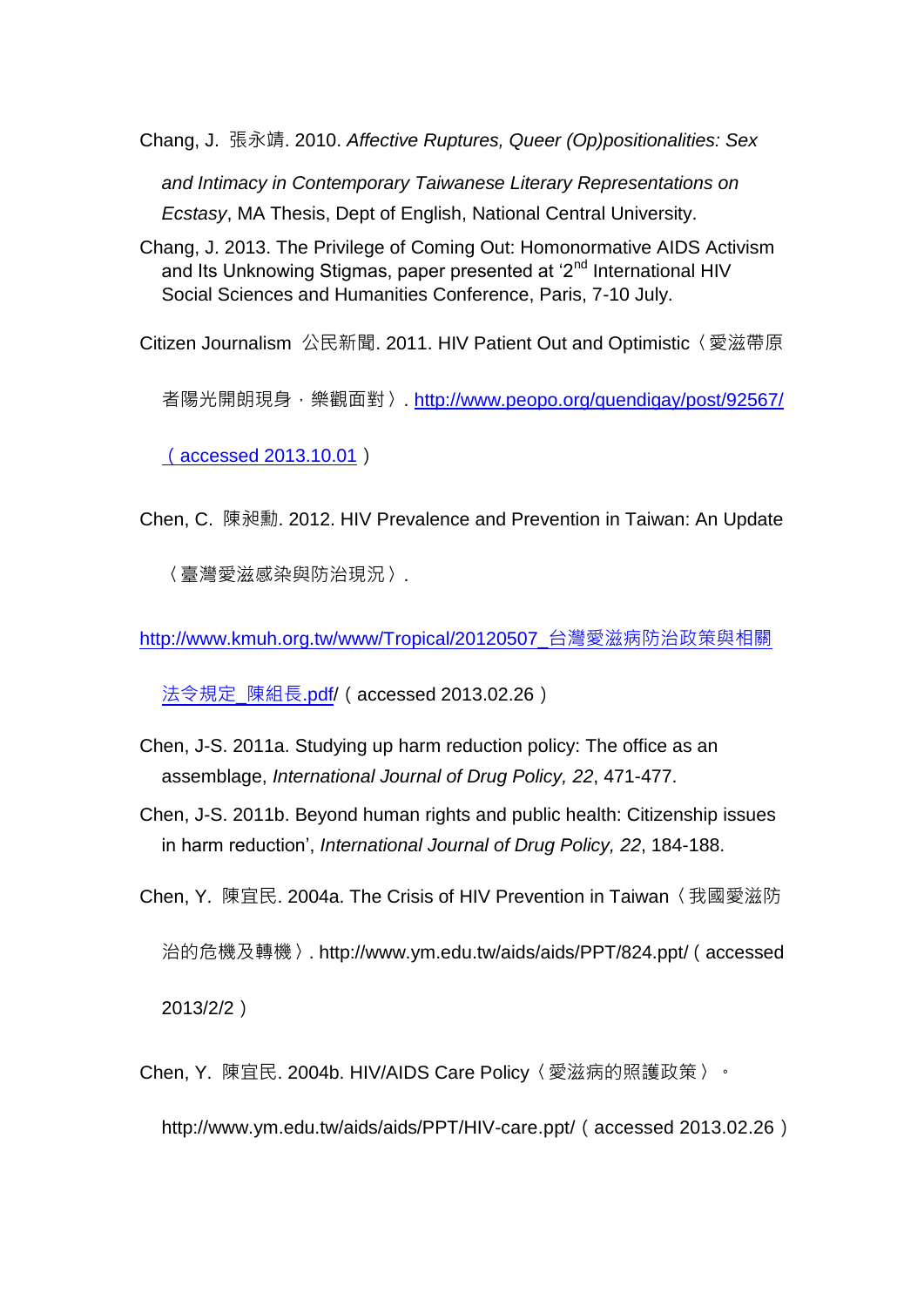CNA News 中央社. 2012. NGOs calling on HIV medical expenditure to be

relocated to the NHS 〈愛滋藥費支出 民團籲回歸健保〉.

http://www.cna.com.tw/news/ahel/201209280244-1.aspx / (accessed

2014.02.06)

- Fang, C. *at al.* (2004) Decreased HIV Transmission after a Policy of Providing Free Access to Highly Active Antiretroviral Therapy in Taiwan, *Journal of Infectious Diseases, 190(1)*, 879-885.
- Finn, M. & Sarangi, S. 2009. Humanising HIV/AIDS and its (re)stigmatising effects: HIV public 'positive' speaking in India, *Health: An Interdisciplinary Journal for the Social Study of Health, Illness and Medicine, 13(1)*, 47-65.
- Foucault, M. 1975. *Discipline and punish: The birth of the prison*. New York: Random House.
- Foucault, M. 1990. *The History of Sexuality Volume I: An Introduction*. London: Penguin.
- Foucault, M. 1982. The subject and power. In H. Dreyfus and P. Rabinow (Eds.) *Michel Foucault: Beyond structuralism and hermeneutics* (pp. 208-226). Chicago, IL: University of Chicago Press.
- Foucault, M. 2001. The political technology of individuals. In J. Faubion (Ed.) *Michel Foucault: Power, the essential works, Volume Three* (pp. 403-417). London: Penguin.

FTV News 民視新聞. 2004.01.21. 'Gay Sex Party: 28 men are found with HIV,

31 with Syphilis〈男同志性派對 28 人染愛滋 31 有梅毒〉

[http://gsrat.net/news/newsclipDetail.php?ncdata\\_id=1283/](http://gsrat.net/news/newsclipDetail.php?ncdata_id=1283/（accessed) (accessed

2014.02.06)

Grob, R. 2013. The heart of patient-centered care. *Journal of Health Politics, Policy and Law, 38(2)*, 547-565.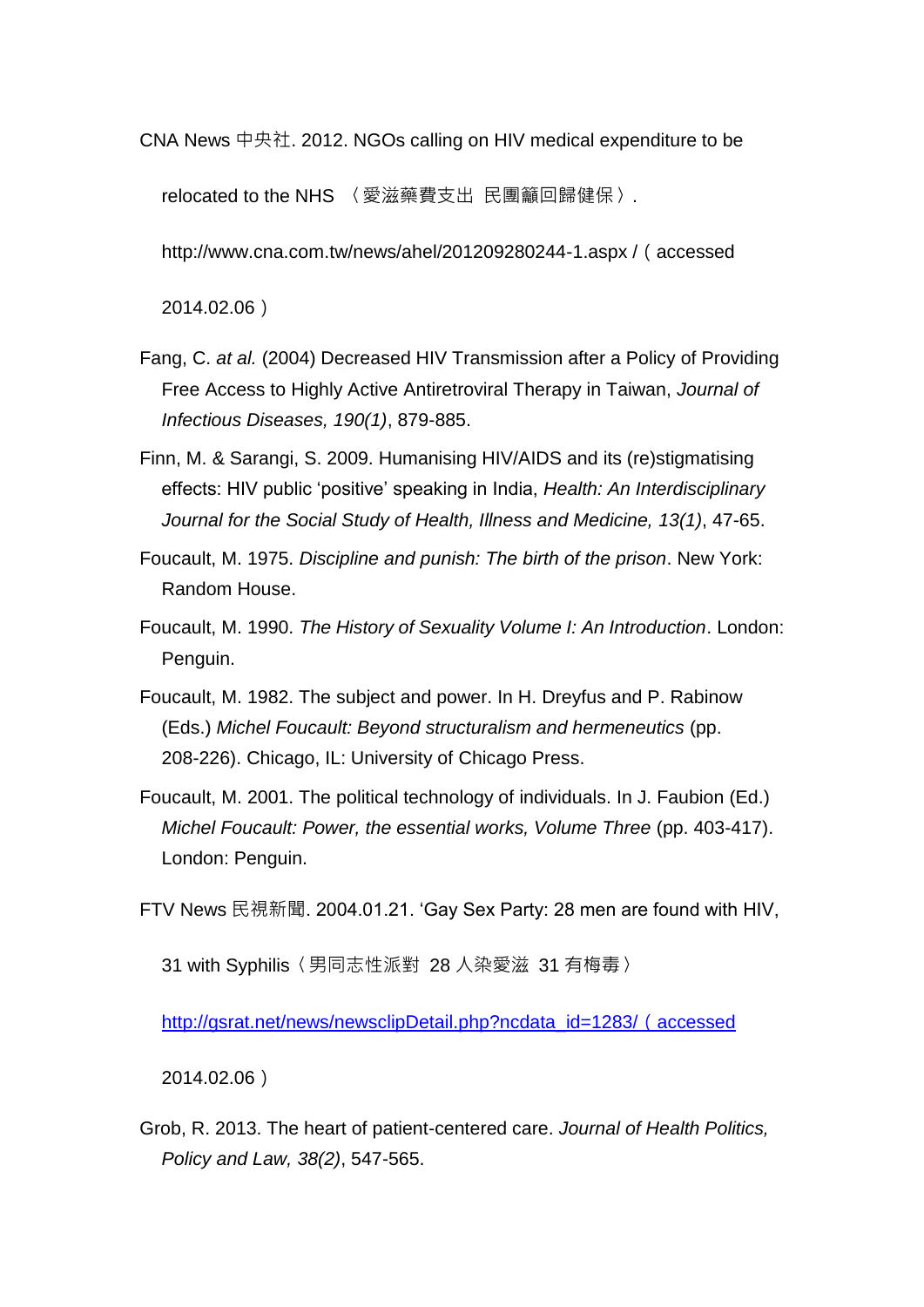HIV Control and Patients Right Protection Act〈人類免疫缺乏病毒傳染防治及 感染者權益保障條例〉.

[http://law.moj.gov.tw/LawClass/LawAll.aspx?PCode=L0050004/](http://law.moj.gov.tw/LawClass/LawAll.aspx?PCode=L0050004)(accessed 2013.02.18)

- Hsu, P. *et al*. 徐森杰等. 2003. People with HIV and their experience with psychodrama 愛滋病毒感染者心理劇經驗. *Chinese Group Psychotherapy*  《中華團體心理治療》*9(2),* 13-23.
- Hsu, P. 徐森杰. 2012. Diagnosing Taiwan's System of HIV Case Management: Outlooks of the Social, Medical and Public Heath Models〈為台灣愛滋病個 案管理制度把脈──談社會、醫療暨公衛個案管理模式之展望〉. *Community Development Bulletin* 《社區發展季刊》*137*, 241-249。
- Hsu, P. 徐森杰. 2004. From support to self-help: my action and reflection with AIDS support group 從支持到自助—我與愛滋感染者支持團體的行動與反思. Taipei: Suchow University, Institute of Social Work, MA Thesis 東吳大學社 會工作研究所碩士論文。
- Huang, H. 黃道明. 2012a. HIV, Disposability, and the Politics of Anonymity: AIDS Organizing in 1990s Taiwan〈國家道德主權與卑污芻狗:《韓森的愛 滋歲月》裡的結社、哀悼與匿名政治〉. In Hans Huang (ed.) 黃道明(編) *AIDS Governance and Local Actions* 《愛滋治理與在地行動》,(pp. 1-55).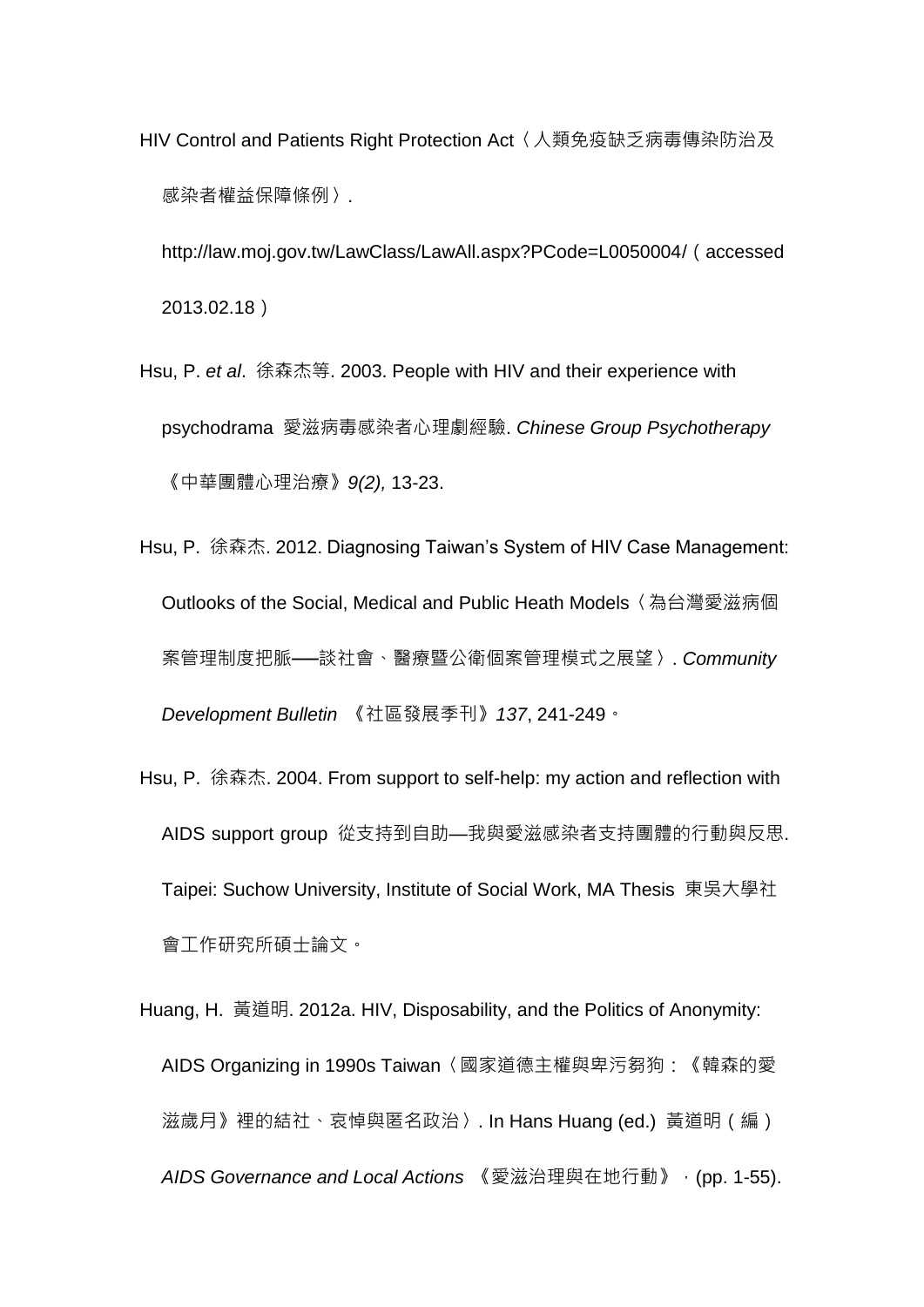Zhongli: Center for the Study of Sexualities, National Central University 中央 大學性/別研究室.

Huang, H.黃道明. 2012b. Mainstreaming the Red Ribbon:NGO Culture of Prevention and Sexual Governance in Taiwan〈紅絲帶主流化:台灣愛滋 NGO 防治文化與性治理〉. In Hans Huang (ed.) 黃道明(編) *AIDS Governance and Local Actions* 《愛滋治理與在地行動》,(pp. 85-144). Zhongli: Center for the Study of Sexualities, National Central University 中央 大學性/別研究室.

Huang, H. 黃道明. 2012c. On the case of Feng 評馮姓教師案.

<http://www.coolloud.org.tw/node/72175> (accessed 2014.02.06)

Huang, H. 黃道明, 2014. AIDS Human Rights and the Sequestration of Viral Sex 愛滋人權下的性隔離.

<http://www.intermargins.net/Activity/2014/0103/pdf/>愛滋人權下的性隔

離.pdf/(accessed 2014.02.06)

Hung, C. 洪啟明. 2007. *Gay Rave Culture and HIV Prevention: A Subcultural Intervention in Public Policy*, MA Thesis, Dept of English, National Central University.

Ji, B. 紀秉宗. 2010. Efficacy of Hospital-Based HIV Case Management

Program 〈愛滋病個案管理計畫效果研究〉. Taipei: National Normal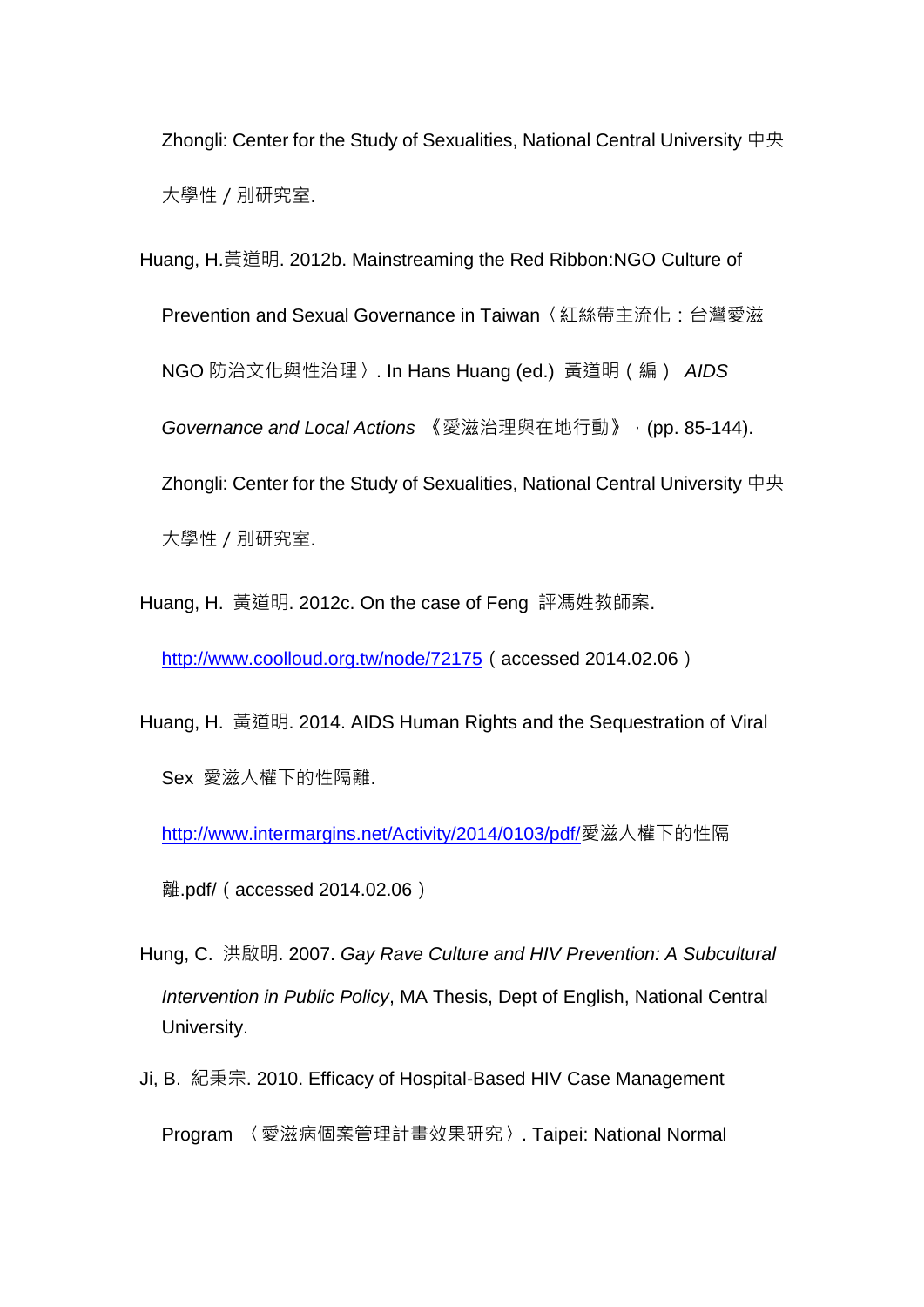University, Dept. of Health Promotion and Education 國立師範大學健康促 進與教育學系在職進修碩士班碩士論文。

- Ji, B. *et al*. 紀秉宗等. 2010. Hospital- Based HIV Case Management Program and the Analysis of Behavioral Modifications 〈愛滋病個案管理師計畫與個 案行為改變分析. *Epidemiology Bulletin* 《疫情報導》*26*(*16*), 222-227。
- Ko, NY. *et al*. 2012. Impact of the nurse-led case management program with retention in care on mortality among people with HIV-1 infection: A prospective cohort study. *Int J Nurse Study*, *49(6)*, 656-63.
- Ko, N.Y. *et al*. 2010. One-year follow-up of relapse to risky behaviors and incidence of syphilis among patients enrolled in the HIV case management program. *AIDS Behav*, *15(5)*, 1067-1074.
- Ko, N.Y and Ko, W. 柯乃熒、柯文謙. 2006. **Behaviour Therapy for**

**Individuals with HIV Program: Southern Taiwan**〈愛滋病毒感染者行為治 療醫療給付計畫─南區〉. 2005 Center for Disease Control Funding Program 行政院衛生署疾病管制局 94 年度補助計畫. Project Number:

DOH94-DC-118。

Lee, H. C. & N. Y. Ko, *et al*. 2010. Trends in Sexually Transmitted Diseases and Risky Behaviors among HIV-infected Patients at an Outpatient Clinic in Southern Taiwan. *Sex Transm Dis, 37(2)*, 86-93.

Liu, X. *et al.* 劉曉穎等. 2007. Risk Reduction in HIV Case Management 〈降低

危險行為之個案管理〉. *Taiwan AIDS Care*《愛之關懷》*60*, 31-38。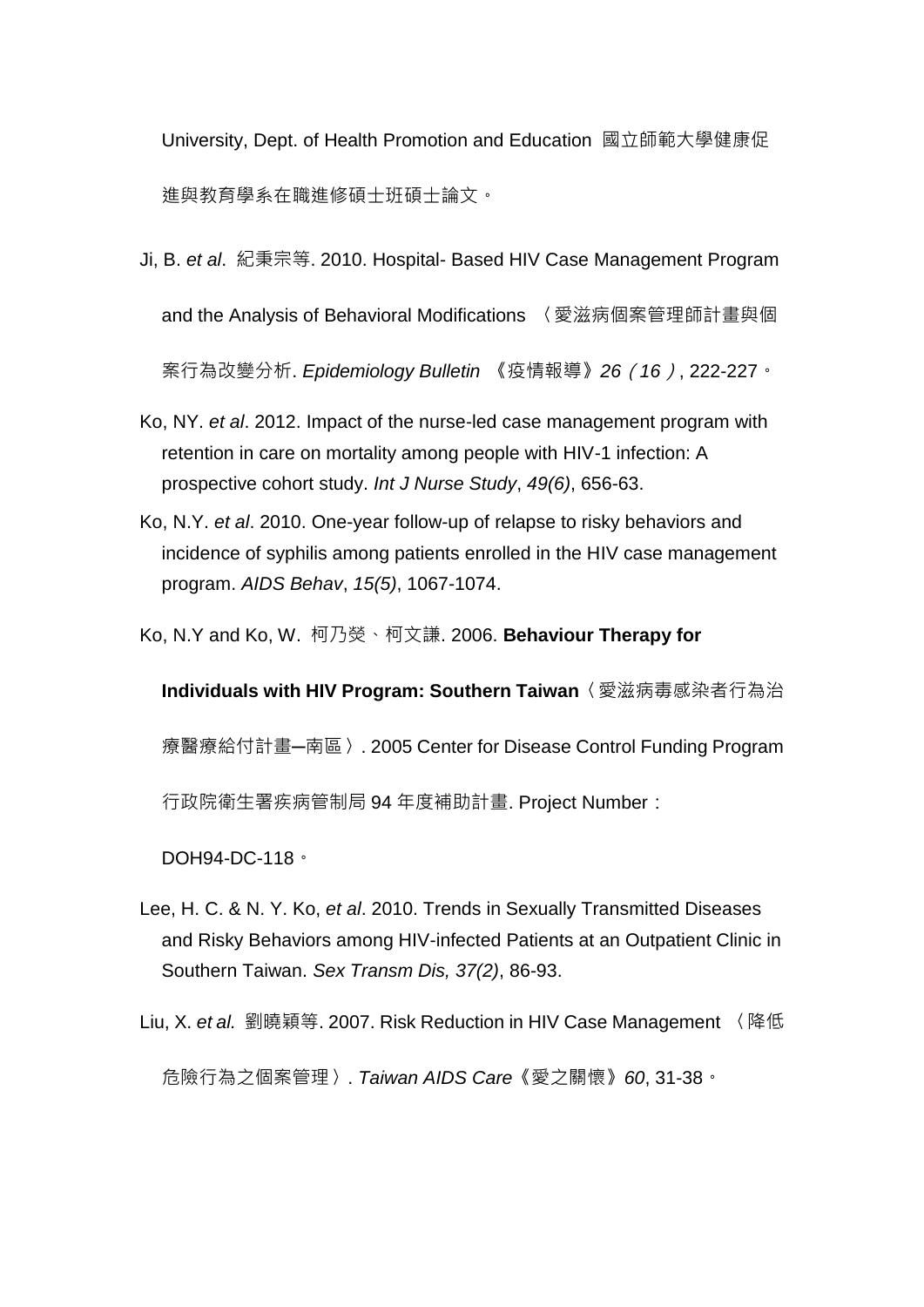- Lo, S. 羅世翔. 2010. Anti-AIDS Discrimination and the Legal Mobilization: On the HIV Control Law in Taiwan〈反 AIDS 歧視與法律動員〉. Taiwan: National Taiwan University, Graduate School of Law, M.A Thesis 國立台灣大學法律 研究所碩士論文。
- Love, H. 2007. Compulsory happiness and queer existence. *New Formations 63*, 52–64.
- Mol, A. 2002. *The body multiple: Ontology in medical practice*. Durham, NC: Duke University Press.
- Mol, A.1999. Ontological politics. A word and some questions. In John Law and John Hassard (Eds.) *Actor network theory and after*, (pp. 74–89). London: Blackwell Publishing.
- Mykhalovskiy, E. *et al.* 2004. Compliance/Adherence, HIV and the Critique of Medical Power. *Social Theory & Health 2*, 315-340.
- Nguyen, V-K. 2005. Antiretroviral globalism, biopolitics, and therapeutic citizenship. In A. Ong & S. J. Collier (Eds.) *Global assemblages: Technology, politics, and ethics as anthropological problems* (pp.124-144). Malden, MA: Blackwell.
- Nguyen, V-K. 2009. Government-by-exception: Enrolment and experimentality in mass HIV treatment programmes in Africa. *Social Theory & Health, 7*, 196-217.
- Nguyen, V-K. 2010. *The republic of therapy: Triage and sovereignty in west Africa's time of AIDS*. Durham: Duke University Press.
- Ning, Y. 2012. The socio-cultural exclusion and regulation of sexuality in Taiwan, *Liverpool Law Review 33(1)*, 67-76.
- Ning, Y. 甯應斌. 2013. Modern Progressionism and its Conceits: Neomoralism

and Civil Society〈現代進步觀及其自滿:新道德主義與公民社會〉 In Ning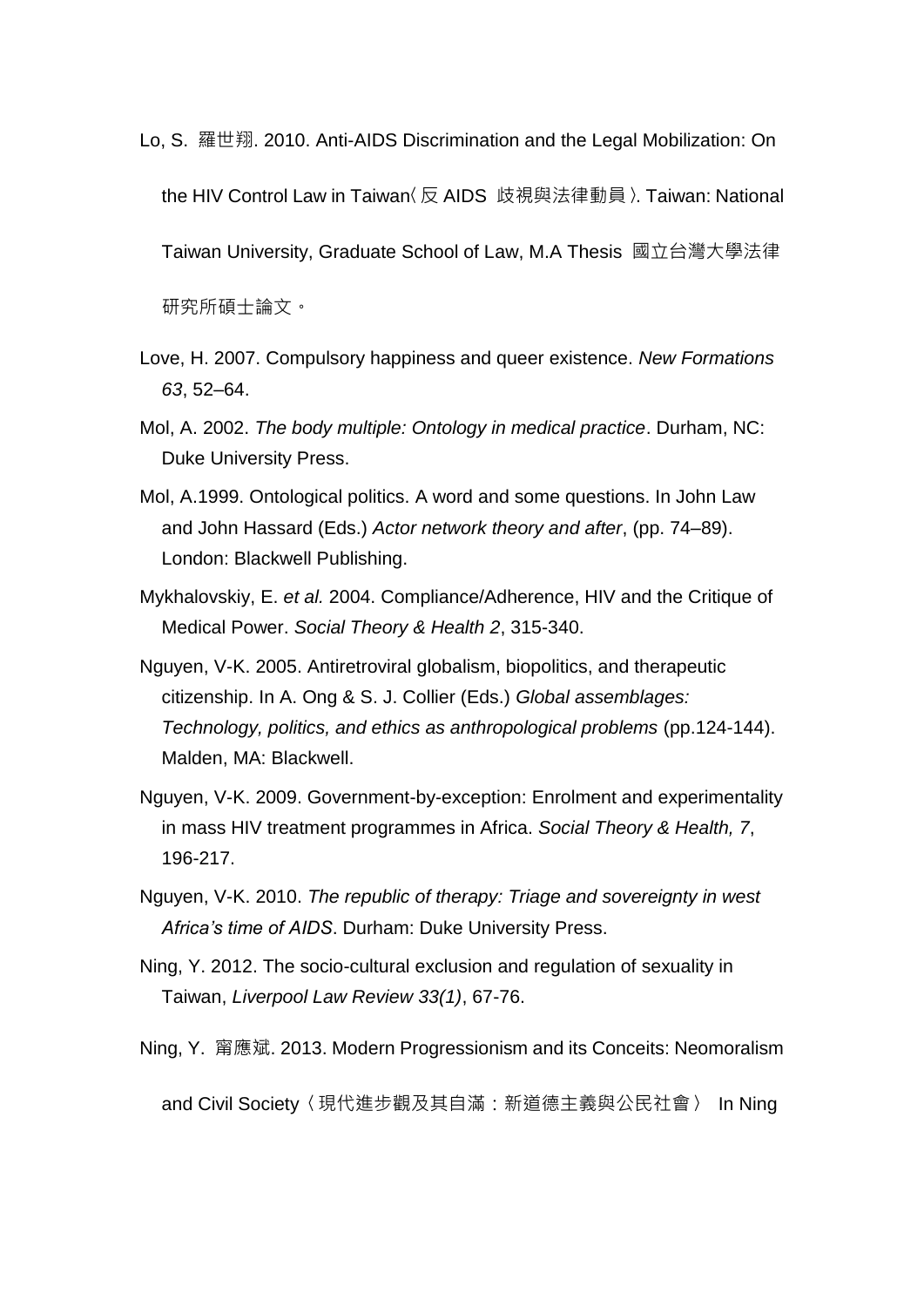Yingbing 甯應斌 (ed.) *Neo-Moralism* 《新道德主義》,[pp. 1-11]. Zhongli: Centre for the Study of Sexualities 中央大學性/別研究室。

Nurse AIDS Prevention Foundation (ed.) 護理人員愛滋病防治基金會(編).

2009. *HIV Case Management E-Book*《愛滋病個案管理電子書》. Taipei:

Nurse AIDS Prevention Foundation 護理人員愛滋病防治基金會。

Patton, C. 2011. Rights language and HIV treatment: Universal care or population control? *Rhetoric Society Quarterly, 41(3)*, 250-266

Positive Alliance 帕斯堤聯盟. 2012. Ten Myths on the Copayment of HIV

Medical Care: Response from Positive Alliance〈關於愛滋醫療部分負擔十大

迷思,帕斯堤有話要說!〉。

[http://positive31920.blogspot.co.uk/2012/09/blog-post.html/](http://positive31920.blogspot.co.uk/2012/09/blog-post.html)(accessed 2013.05.15)

Positive Alliance 帕斯堤聯盟. 2013. Volitional Risks vs Intentional Transmission of HIV 〈自由意志下的風險 vs 蓄意傳染的定罪〉. http://www.coolloud.org.tw/node/75515(accessed 2013.10.15)

Qiu, Z. *et al.* 邱珠敏等. 2010. A Comparison between HIV Case Management

between the US and Taiwan〈他山之石—由美國愛滋病個案管理制度談台灣

「愛滋病個案管理師計畫」〉. *Taiwan Public Health* 《台灣衛誌》*29*(*1*), 1-7。

Race, K. 2008. The Use of Pleasure in Harm Reduction: Perspectives from the History of Sexuality. *International Journal of Drug Policy, 19(5)*, 417-423.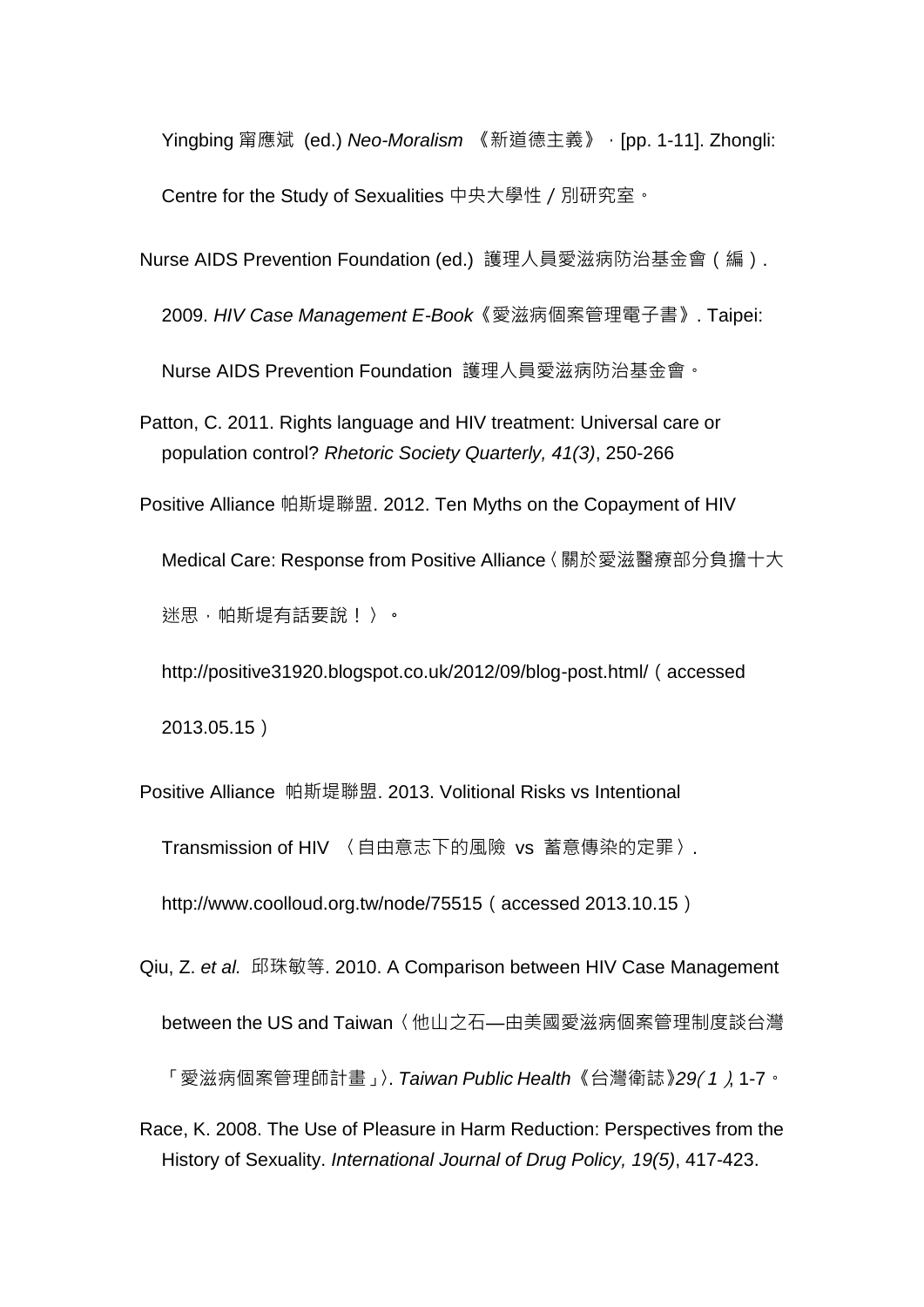- Race, K. 2009. *Pleasure consuming medicine: The queer politics of drugs*. Durham, NC: Duke University Press.
- Race, K. 2012. Framing responsibility: HIV, biomedical prevention and the performativity of the law. *Journal of Bioethical Inquiry, 9(3)*, 327-338.
- Rose, N. Power in Therapy: Techne and Ethos.

[http://www.academyanalyticarts.org/rose2.htm/](http://www.academyanalyticarts.org/rose2.htm) (accessed 2013.05.15)

- Rose, Nikolas. 1999. *Governing the Soul: the shaping of the private self.*  London: Free Association Books.
- Shi, Z. 施鍾卿. 2013. Case management for Chronic Illness〈慢性照護個案

管理〉. *Nursing Case Management: Essential Concepts and Practice* 《護

理個案管理導論》, [pp. 200-220]. Taipei: Huxing Publisher 華杏出版社.

Taiwan CDC 行政院衛生署疾病管制局. 2004. *Handbook For HIV Prevention in* 

*Taiwan,* First Edition 《台灣地區愛滋病防治工作手冊》(第一版)。Taipei:

Centre for Disease Control 行政院衛生署疾病管制局。

Taiwan CDC. 2013. Hospital-Based HIV Case Management Program〈102 年 度「愛滋病個案管理計畫」〉。

Taiwan CDC. 2008. Definition of Risk Behavior〈危險性行為之範圍標準〉。

[http://www.praatw.org/right\\_1\\_cont.asp?id=5/](http://www.praatw.org/right_1_cont.asp?id=5) (accessed 2013.03.18)

Taiwan CDC. 2011. Notification on the Rights and Duties of Patients with HIV

〈「領取全國醫療服務卡權利與義務告知書」〉。

[https://www.e-services.taipei.gov.tw/eservicesFile/formfile/021107/40/%E9](https://www.e-services.taipei.gov.tw/eservicesFile/formfile/021107/40/%E9%A0%98%E5%8F%96%E5%85%A8%E5%9C%8B%E9%86%AB%E7%99%82%E6%9C%8D%E5%8B%99%E5%8D%A1%E6%AC%8A%E5%88%A9%E8%88%87%E7%BE%A9%E5%8B%99%E5%91%8A%E7%9F%A5%E6%9B%B8.pdf) [%A0%98%E5%8F%96%E5%85%A8%E5%9C%8B%E9%86%AB%E7%99](https://www.e-services.taipei.gov.tw/eservicesFile/formfile/021107/40/%E9%A0%98%E5%8F%96%E5%85%A8%E5%9C%8B%E9%86%AB%E7%99%82%E6%9C%8D%E5%8B%99%E5%8D%A1%E6%AC%8A%E5%88%A9%E8%88%87%E7%BE%A9%E5%8B%99%E5%91%8A%E7%9F%A5%E6%9B%B8.pdf) [%82%E6%9C%8D%E5%8B%99%E5%8D%A1%E6%AC%8A%E5%88%A](https://www.e-services.taipei.gov.tw/eservicesFile/formfile/021107/40/%E9%A0%98%E5%8F%96%E5%85%A8%E5%9C%8B%E9%86%AB%E7%99%82%E6%9C%8D%E5%8B%99%E5%8D%A1%E6%AC%8A%E5%88%A9%E8%88%87%E7%BE%A9%E5%8B%99%E5%91%8A%E7%9F%A5%E6%9B%B8.pdf)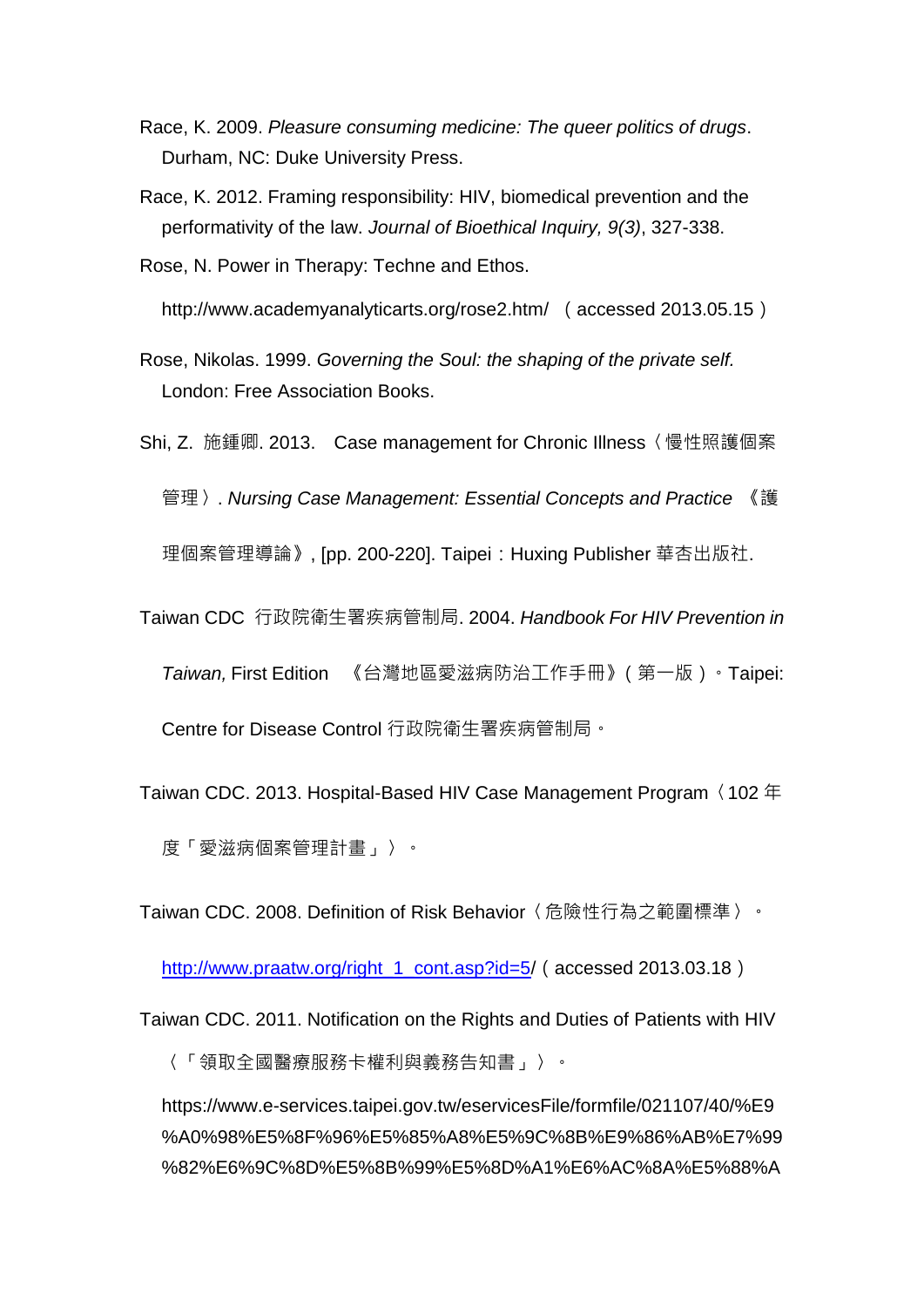[9%E8%88%87%E7%BE%A9%E5%8B%99%E5%91%8A%E7%9F%A5%E](https://www.e-services.taipei.gov.tw/eservicesFile/formfile/021107/40/%E9%A0%98%E5%8F%96%E5%85%A8%E5%9C%8B%E9%86%AB%E7%99%82%E6%9C%8D%E5%8B%99%E5%8D%A1%E6%AC%8A%E5%88%A9%E8%88%87%E7%BE%A9%E5%8B%99%E5%91%8A%E7%9F%A5%E6%9B%B8.pdf) [6%9B%B8.pdf/](https://www.e-services.taipei.gov.tw/eservicesFile/formfile/021107/40/%E9%A0%98%E5%8F%96%E5%85%A8%E5%9C%8B%E9%86%AB%E7%99%82%E6%9C%8D%E5%8B%99%E5%8D%A1%E6%AC%8A%E5%88%A9%E8%88%87%E7%BE%A9%E5%8B%99%E5%91%8A%E7%9F%A5%E6%9B%B8.pdf)(accessed 2013.03.18)

Taiwan CDC. 2014. Draft Bill for the 2014 Amendment of the HIV Control HIV Control and Patients Right Protection Act 〈人類免疫缺乏病毒傳染防治及感 染者權益保障條例部分條文修正草案總說明〉.

[http://www.cdc.gov.tw/downloadfile.aspx?fid=4B07C4726A5F554E,](http://www.cdc.gov.tw/downloadfile.aspx?fid=4B07C4726A5F554E) accessed May 1, 2014.

Taiwan CDC. 2014. Hospital Based HIV Case Management Program 〈103年

度「愛滋病個案管理計畫」〉

Taiwan Lourdes Association 露德協會. On 'Positi' 〈關於帕斯堤〉. http://www.lourdes.org.tw/onePage.asp?menu1=7&menu2=117/(accessed 2014.01.17)

Taiwan Lourdes Association 露德協會. 2011. Meet the International Positive Elites! 「與國際帕斯堤菁英對話」交流會. [http://www.lourdes.org.tw/Activity\\_list\\_1.asp?id=124&menu1=3&menu2=18](http://www.lourdes.org.tw/Activity_list_1.asp?id=124&menu1=3&menu2=18) /(accessed 2014.01.17)

Taiwan Lourdes Association 露德協會. Learning the pleasure in/of

"harm-reduction" group therapy 帕斯堤學樂(減害)團體熱烈邀請中

[http://www.lourdes.org.tw/list\\_1.asp?id=2322&menu1=3&menu2=120/](http://www.lourdes.org.tw/list_1.asp?id=2322&menu1=3&menu2=120)

(accessed 2014.01.17)

Taipei District Court 台北地方法院刑事判決. 2013. Criminal Verdict No. 221

〈102 年度訴字第 221 號〉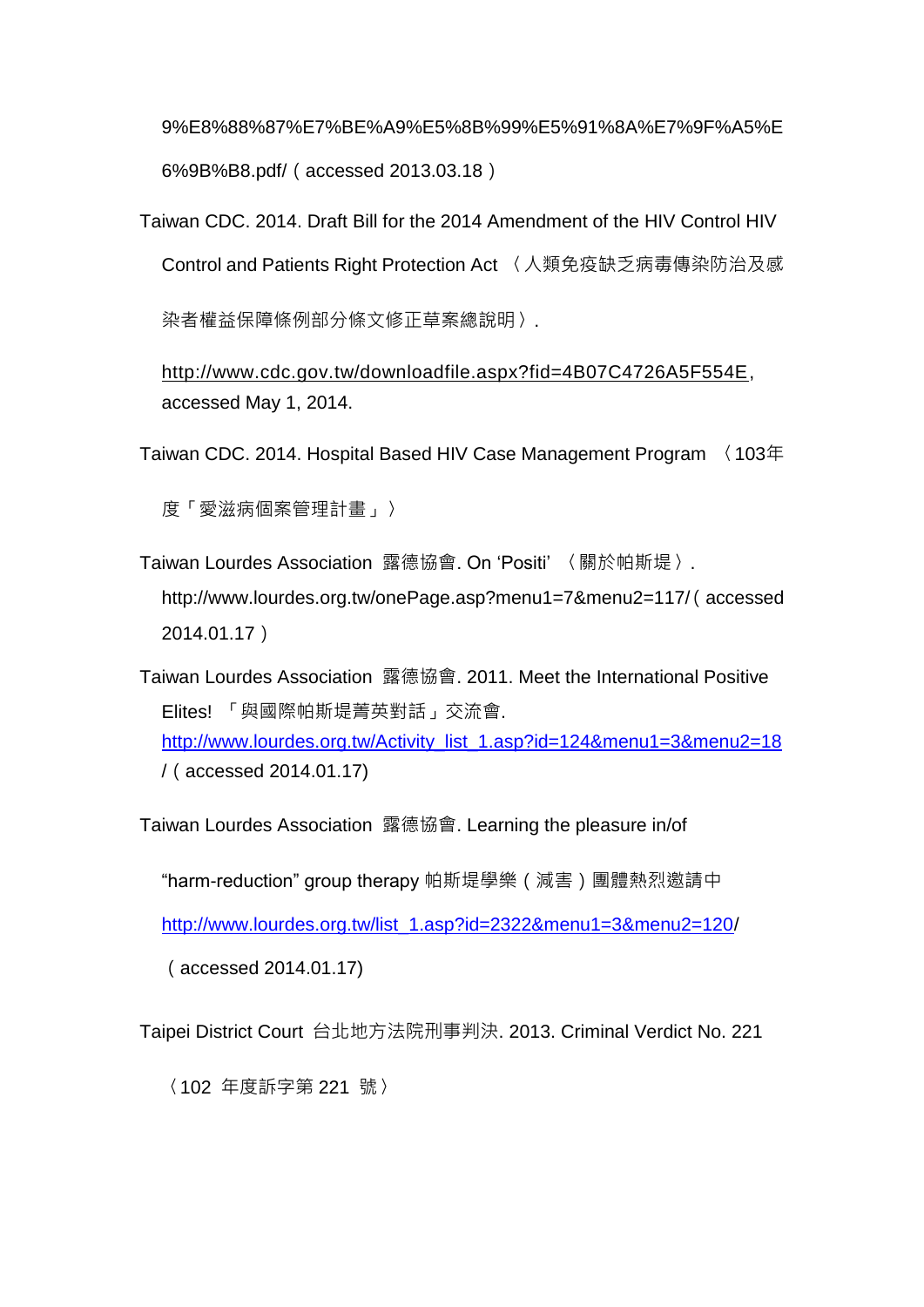Wang, R. 王任賢. 2006. The **Behaviour Therapy for Individuals with HIV Program: Central Taiwan**〈中部地區愛滋病毒感染者行為治療計畫〉. 2005 Center for Disease Control Funding Program 行政院衛生署疾病管制局 94 年 度補助計畫. Project Number:DOH94-DC-117。

Wang, R. 王任賢. Case Management for Chronic and Communicable Disease 〈慢性傳染病之個案管理〉.

[http://www.ccd.org.tw/upload/news/345/2upfile.pdf/](http://www.ccd.org.tw/upload/news/345/2upfile.pdf)(accessed 2013.05.15)

Zhuang, P. and Wang, Y. 莊苹、王永衛. 2006. The **Behaviour Therapy for** 

**Individuals with HIV Program: Northern Taiwan**〈愛滋病毒感染者行為治 療醫療給付計畫─北區〉. 2005 Center for Disease Control Funding Program 行政院衛生署疾病管制局 94 年度補助計畫。Project Number:

DOH94-DC-116。

Zhuang, P. 莊苹. 2012. Who cares if the teacher is infected with HIV or not: A retake 如今再看「管他老師有沒有感染」

[http://www.facebook.com/notes/%E8%8E%8A%E8%8B%B9/%E7%AE%A](http://www.facebook.com/notes/%E8%8E%8A%E8%8B%B9/%E7%AE%25) 1%E4%BB%96%E8%80%81%E5%B8%AB%E6%9C%89%E6%B2%92% E6%9C%89%E6%84%9F%E6%9F%93/475315879168120(accessed 2013.11.13)

Zhuang, P. 莊苹. 2013. It's too harsh to accuse of someone intentionally transmitting HIV: a medical personnel's view on the impact of the